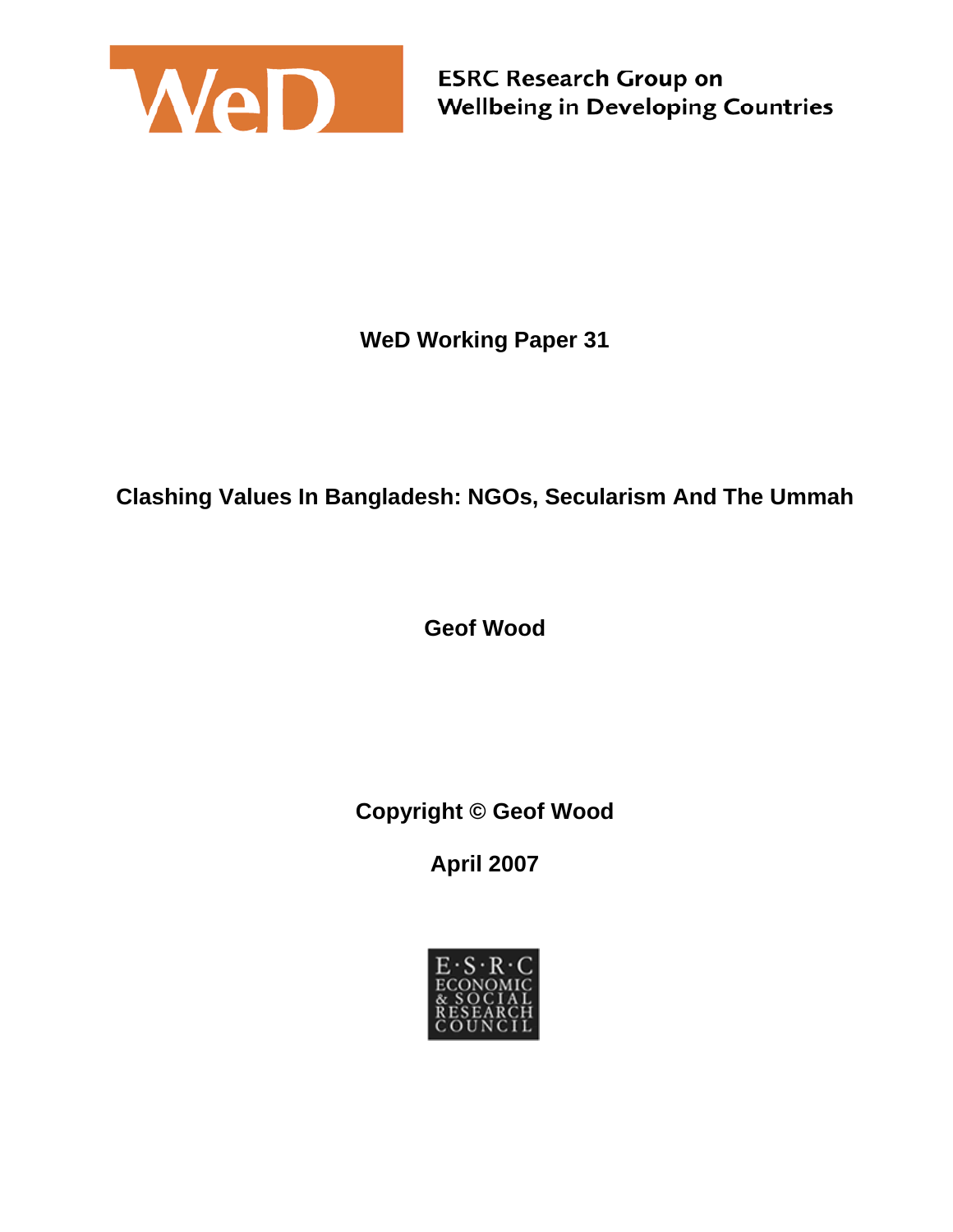### **WeD - Wellbeing in Developing Countries ESRC Research Group**

WeD is a multidisciplinary research group funded by the ESRC, dedicated to the study of poverty, inequality and the quality of life in poor countries. The research group is based at the University of Bath and draws on the knowledge and expertise from three different departments (Economics and International Development, Social and Policy Sciences and Psychology) as well as an extensive network of overseas contacts and specific partnerships with institutes in Bangladesh, Ethiopia, Peru and Thailand. The purpose of the research programme is to develop conceptual and methodological tools for investigating and understanding the social and cultural construction of wellbeing in specific countries.

#### **Correspondence**

The Secretary Wellbeing in Developing Countries ESRC Research Group (WeD) 3 East 2.10 University of Bath Bath BA2 7AY UK

E-mail wed@bath.ac.uk www.welldev.org.uk

Tel +44 (0) 1225 384514 Fax +44 (0) 1225 384848

A large print size version of this paper is available on request.

#### **Working Paper Submission**

For enquiries concerning the submission of working papers please contact Ian Gough by email: i.r.gough@bath.ac.uk or by writing to the above address.

#### **Acknowledgements**

The support of the Economic and Social Research Council (ESRC) is gratefully acknowledged. The work was part of the programme of the ESRC Research Group on Wellbeing in Developing Countries.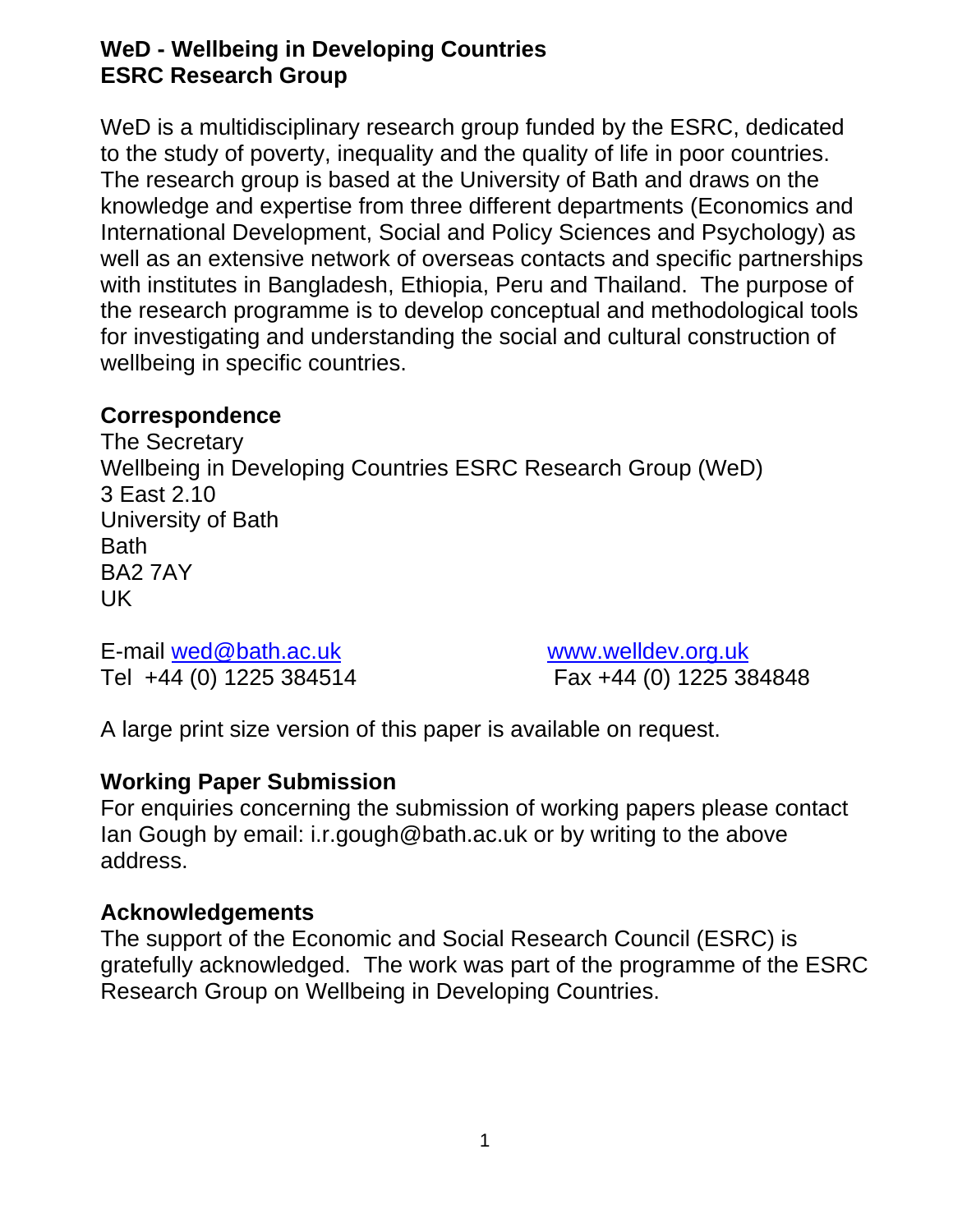# **SUMMARY**

NGOs in Bangladesh are now caught up in a broader global discourse about the relationship between political systems, political culture and development. In earlier decades after liberation, NGOs operated within a normative assumption of secular democracy and a separation between civil society and state. This position was challenged by the realities of military governments between 1975 and 1990, and by problematic governance and corruption since 1991. However, within the context of global faith based movements, the centre of gravity political culture is now shifting to confront these secular and liberal assumptions. Bangladesh is now a vital site of contestation between the competing traditions of secularity and the 'ummah', and thus between western (donor led) conceptions of a civil society and a more faith-based fundamentalist basis of political inclusion and incorporation. The Islamicisation of political culture is also generating a split within the NGO community. Some NGOs, with a previous secular perspective, have opted to avoid engagement by re-positioning their profile solely in terms of service delivery. Other, often more recent, NGOs promote 'Islamic values' and are comfortable with their incorporation into a concept of 'ummah'. However, there remains a significant third group of NGOs, with secular origins, which are trying to steer a complex course, pursuing secular democracy via a rights based agenda especially around women, yet differentiating themselves from the donor, western agenda. Thus they are embarked on a basic contestation over the meaning of nationalism in Bangladesh.

### **KEYWORDS:**

Civil society; NGOs; Bangladesh; Islamicisation; political culture

### **RELATED READING:**

Mesbahuddin, T. (2007), *The Intermestic Development Circle and the Usefulness of a Civil Society Concept in Non-Western Contexts: The Case of Bangladesh*, University of Bath, PhD Submission. Wood, G. D. (2006), *Clash of Civilisations, Clash of Barbarisms*, Bath

United Nations Association.

### **CORRESPONDENCE TO:**

Geof Wood Dean of Humanities and Social Sciences University of Bath Bath BA2 7AY E-mail: G.D.Wood@bath.ac.uk Tel: 01225 386736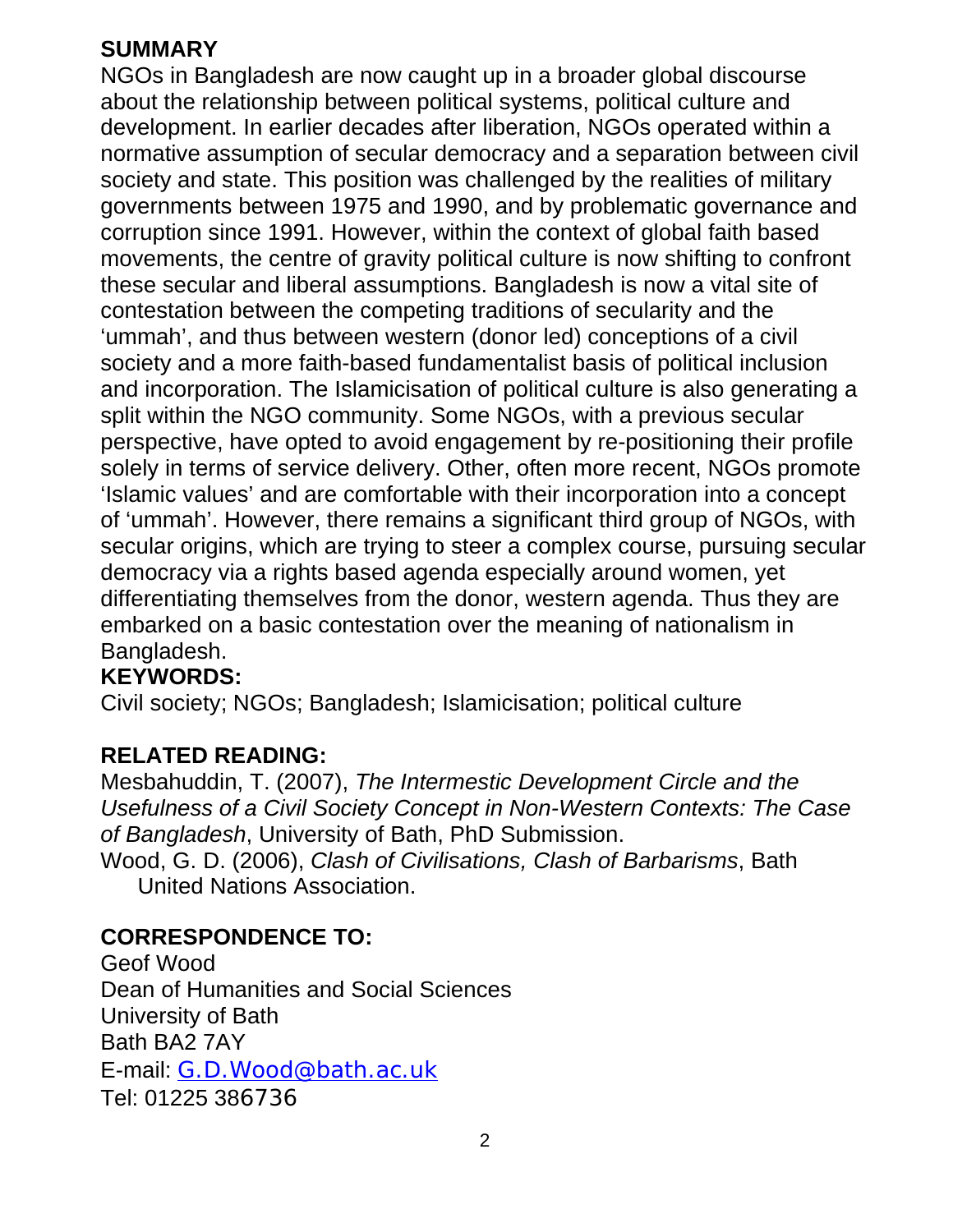# **Introduction**

The larger NGOs in Bangladesh are now caught up in a broader global discourse about the relationship between political systems, political culture and development. In earlier decades since liberation, NGOs operated within a normative assumption of secular democracy and a separation between civil society and the state. Obviously this normative position was challenged by the realities of military governments between 1975 and 1990, and by the clear problems of problematic governance and corruption since 1991. Increasingly we can see a differentiation within the NGO community as positions are taken around the concern about 'clash of civilisations'. While that thesis has pernicious overtones in over-privileging the connection between Christianity and secular rationality<sup>1</sup>, Huntington, along with Gellner, certainly focus attention upon the limits of western ideas about civil society when applied to Islamic political cultures.

In an era of post/post-colonialism, ideas about non-alienating progress in terms of fulfilled livelihoods and wellbeing across the globe are increasingly contested and are re-defining political cultures. The earlier, more immediately post-colonial, development decades offered a universal discourse dominated by, and ahistorically abstracted from, the experience of industrialised wealthy metropolitan democracies. A liberal democratic pluralist agenda was assumed as the universal vision for all societies, along with other accoutrements of modernisation. This is how the term 'development' was conceived in the post-colonial era. A basic proposition for this paper is that the world has shifted into a post/post-colonial phase in which the structure of authentic knowledge about development has moved from a hierarchical, 'HQ' model to a globally re-distributed 'network' model with a multiplicity of sites of discourse credibility. This architectural shift is uneven, with erstwhile centres of power perhaps not even aware that their superiority is being successfully challenged by the movements of ideas in which economistic materialism no longer has a determinant monopoly over the idea of wellbeing<sup>2</sup>. In key ways, the modification of Western discourses about wellbeing and development through the embracing of 'human development' has opened up a Pandora's box of variables and indicators through which non-alienating progress needs to be understood. Thus the

l <sup>1</sup> See 'Clash of Civilisation, Clash of Barbarisms' (Wood 2006)<br><sup>2</sup> The ESBC funded Wellbeing in Daveloping Countries (WeD)

 $2$  The ESRC funded Wellbeing in Developing Countries (WeD) research programme, directed by Allister McGregor, at the University of Bath, is particularly focussed upon the social and cultural construction of wellbeing. The research is based on primary fieldwork in 4 countries: Thailand, Bangladesh, Ethiopia and Peru. See http://www.welldev.org.uk/research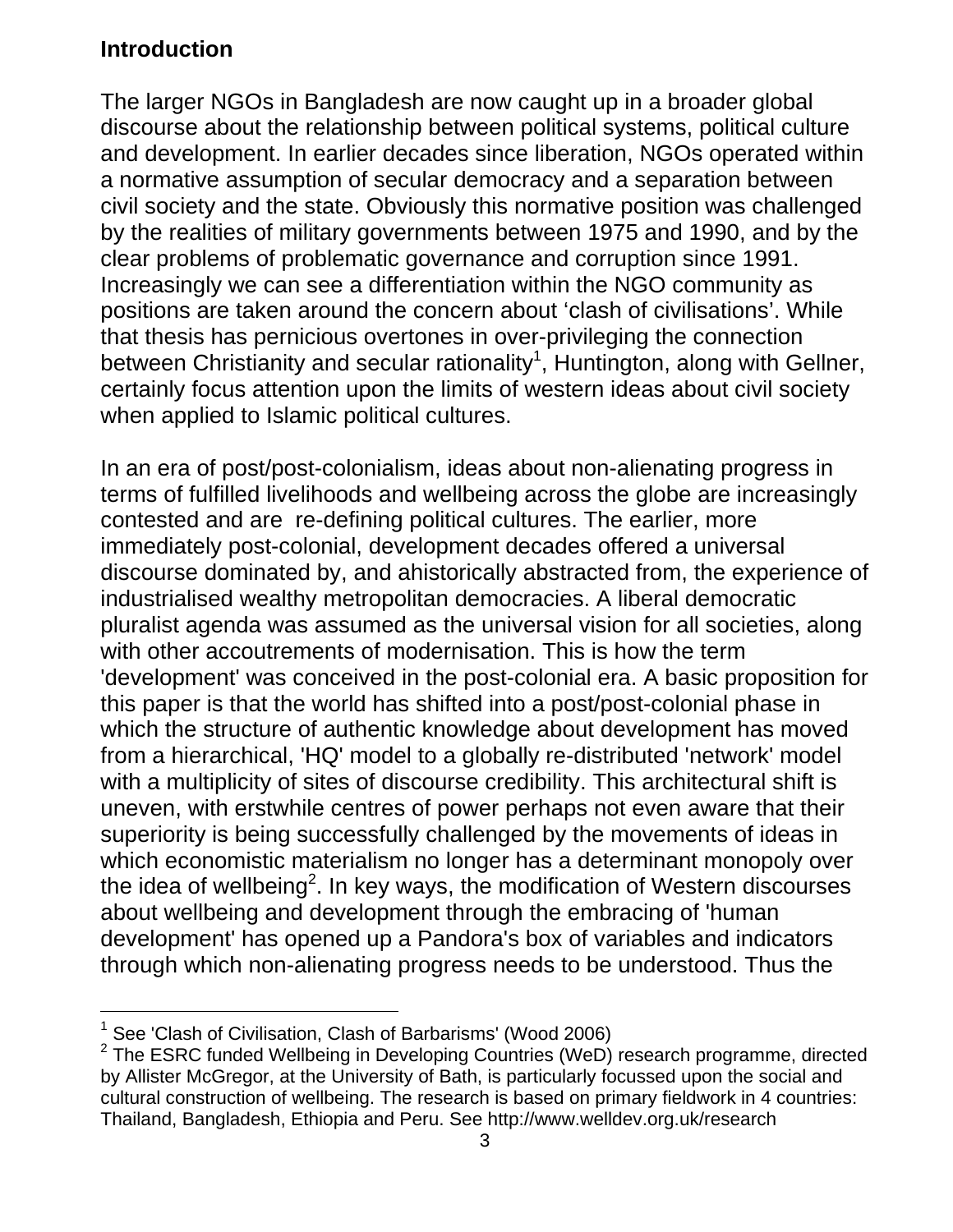attempts to move away from economistic and materialist accounts of poverty have led us into a much more complex universe, indeed labyrinth, of claims for our attention. We have had dramatic recent illustrations of this seismic discourse shift in the Middle East, especially with the conflicts over Iraq and Afghanistan, and the continuation of struggles for the hearts and minds of the people of Iran and Pakistan. But the underlying process of such value contestation is more subtly observed in many parts of the world from Latin America to East Asia, including of course Bangladesh.

Bangladesh has become a stage on which this value contestation is being played out locally through proxy players acting as both client agents of global principals, as well as being principals with principles of their own. The country is a particularly interesting case because it fought its own ideological battles for an ethnic based nationalism over a religious one throughout the period from Partition to Liberation. It then became a significant aid recipient after 1975 and thus the site of discourse experimentation as every minor shift in development fashions was piloted via the overpowering presence of donors. The period from liberation featured a dominant fact, matched by a dominant discourse: the state was in reality corrupt, incompetent and unaccountable; and the concept of stateled development was being powerfully critiqued by the neo-liberal arguments emanating from the West and the international agencies dominated by the West. However, the problem for the neo-liberal discourse in Bangladesh (as indeed elsewhere, especially in Africa) was that the market-led alternative was itself equally problematic in a society only just emerging from its agrarian, pre-capitalist or at least mercantilist legacy. At the same time, the period of liberation struggle had produced a generation of committed activists unwilling to be absorbed into the state, and not invited anyway, but equally unwilling to pursue individual fortunes via market entrepreneurialism under imperfect conditions. These combined conditions (i.e. donor aid, problematic state and market, a cohort of socially responsible activists and the increasing presence of donor aid) produced a unique conjuncture of opportunities in the emergence of: significant NGOs, extra-state development programmes, forms of subsidised market entry, and the slow emergence of a broader concept of civil society. But this conjuncture operated within a central frame of meaning about secular modernisation, and, given mass poverty, the empowerment of the poor as the key building block for democracy and more accountable government. For a couple of decades the development NGOs in Bangladesh dominated this conjuncture as the main post-colonial phenomenon. This position of collective NGO pre-eminence over the process of civil society has, over the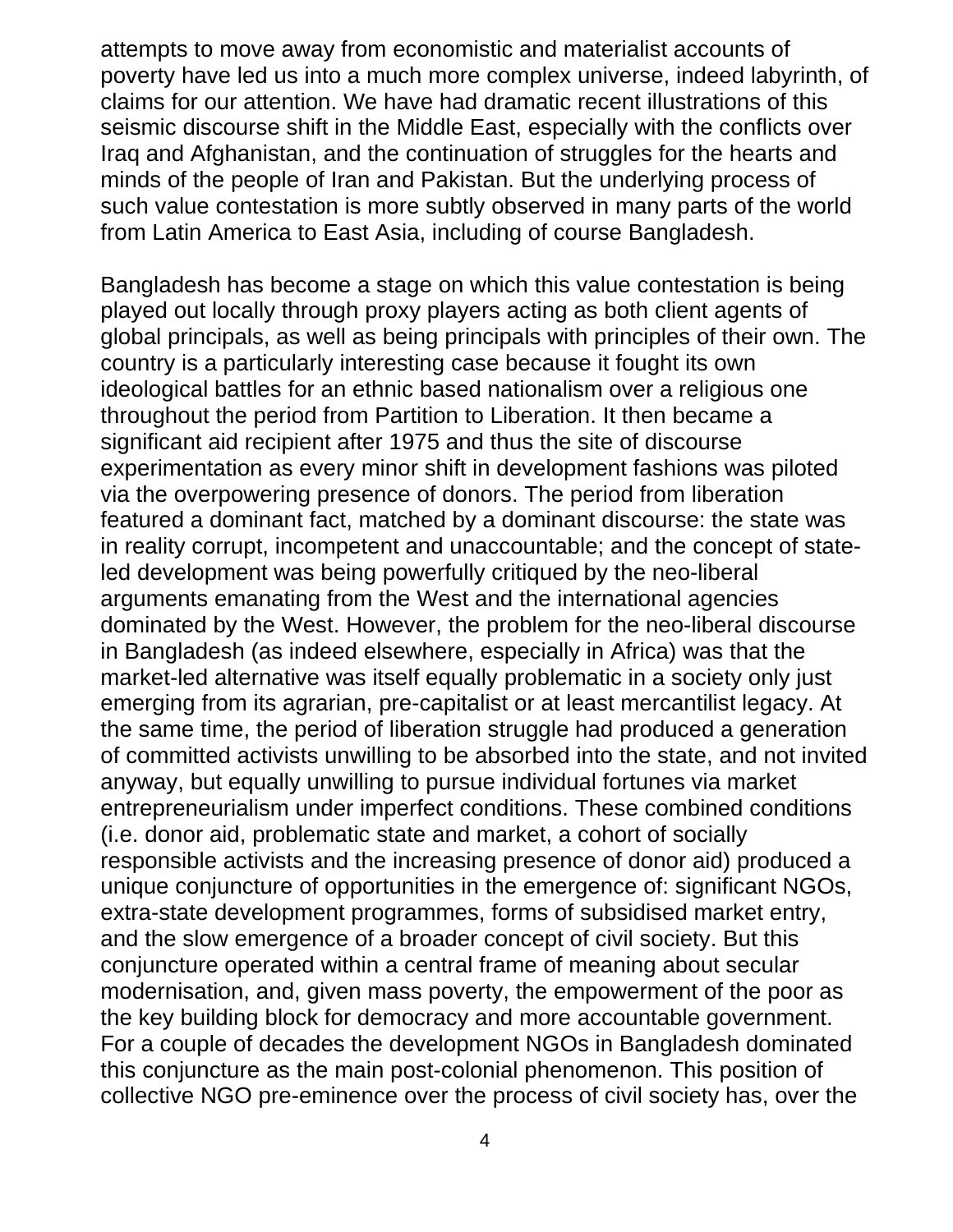last decade, become challenged by other sets of values about wellbeing and human dignity as a feature of the post/post-colonial era.

### **The Formation of NGOs in Bangladesh**

There are numerous versions of how development NGOs in Bangladesh rose to their position of civil society prominence in the period from liberation into the late 90s. It is unnecessary for the main purpose of this paper to offer a detailed overview of that process. Instead, I intend to provide a more skeletal account of the link between the emergence of key development NGOs and the 'aided' political economy during this period. As I write (early January 2007), Bangladesh is gearing itself for a key general election which will be an important test of the country's political culture, situated within the contemporary global clash of ideas and values. The electoral process and legitimisation of outcome could be tortuous, violent and chaotic. The immediate post-liberation period (72-75) was also chaotic, even despite the populist legacy of the victorious Awami League over the Punjabi military elite. The honeymoon period was shortlived for the Awami League government. In the absence of early, post-liberation aid (lessons here for Afghanistan and Iraq), the ruling group asserted monopoly positions over attempts to state manage the economy, and plundered without danger.<sup>3</sup> The blatant 'winner takes all' behaviour under conditions of severely constrained resources alienated many other claimants in the society - not least the military. But other regional militias too were in quasi-open revolt, intensified after the 1974 famine and the defensive tactic of the Awami League leadership under Mujibur Rahman to form a one-party state (BAKSAL) to control an increasingly anarchic situation. The violent coup in August 1975 was both a relief as well as an indictment of failure for many. Avoiding a detailed exposition of events (see Lifshultz, L. 1979 for that account), by November 1975 a clear military regime under General Zia Rahman had emerged, though with scores yet to settle. The military remained in power until December 1990 - the period in which development NGOs especially flourished. The relative absence of international official aid support during this immediate post-liberation period (72-75) was partially a function of successful disturbance of the international order by liberation forces and India (with the USSR in the background), and partially US sanctions against the use of PL 480 $4$  to any regime exporting to Cuba (jute from Bangladesh, desperately short of foreign exchange). Thus any relief to the war torn

 $3$  See Wood 1988

 $4$  Public Law 480 is a reference to food aid from the US Department of Agriculture.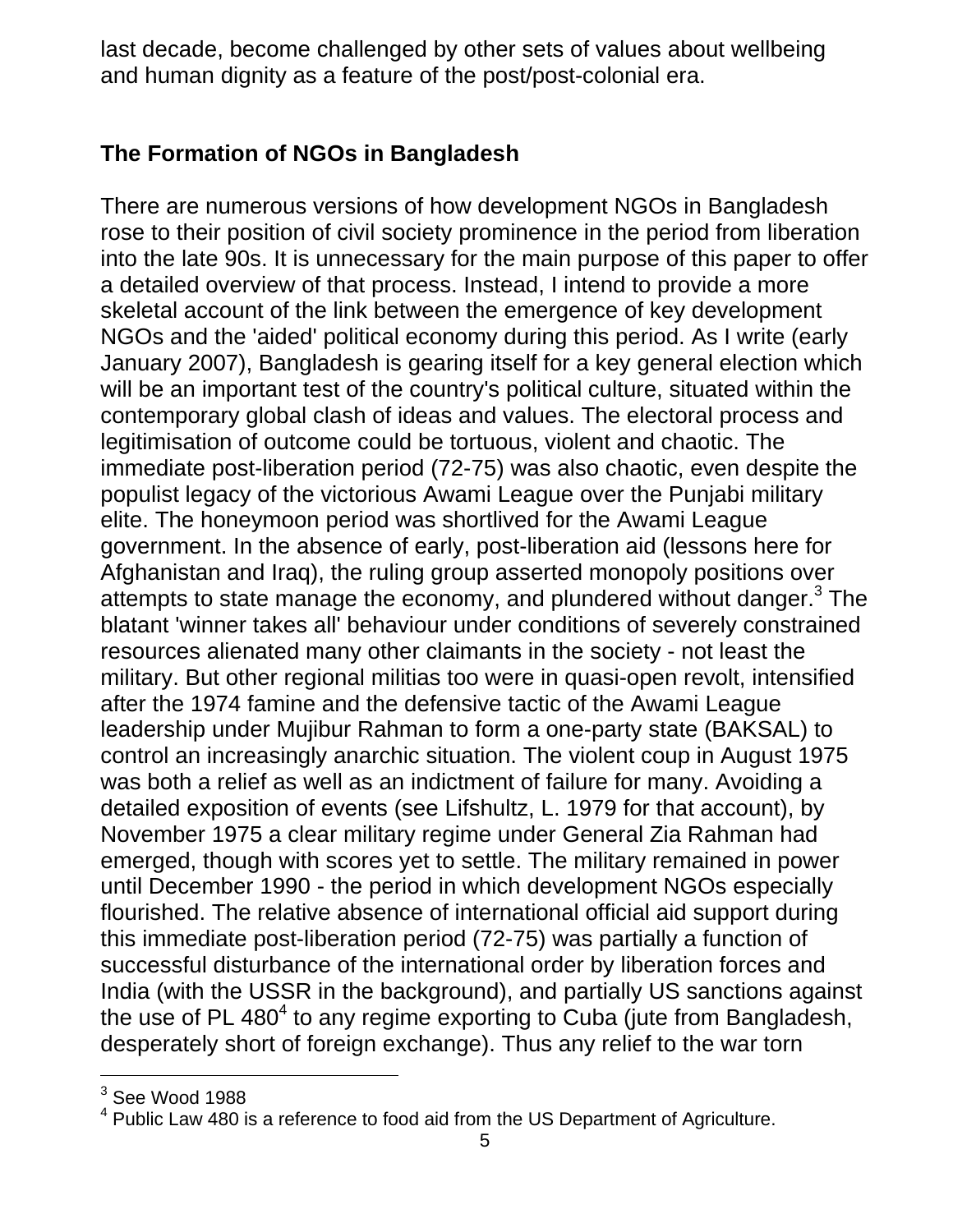country was mainly from the larger international charities such as OXFAM and War on Want, and the scale was hopelessly inadequate for the challenge of reconstruction.

The urgency of relief, combined with a sole reliance upon the voluntary sector (domestically and internationally), brought together local liberation activists into the formation of local NGOs alongside the international ones. There were different routes to formation. The Bangladesh Rural Advancement Committee (BRAC), founded in the first year of liberation, was essentially and initially a remittance operation from the Sylheti diaspora in the UK, focussing relief aid attention upon the Sylhet region in the North-East, and upon the plight of women in particular. It soon attracted the support of both OXFAM and the Ford Foundation, and then other charitable and later official donors. The Canadian University Services Overseas  $(CUSO)<sup>5</sup>$  set up a counterpart organisation in 1974 which quickly evolved into PROSHIKA-Dhaka and PROSHIKA-Comilla, with the former becoming the dominant after a few years. These PROSHIKAs then received technical support from CUSO and financial support from CIDA<sup>6</sup> during its first decade. Many other NGOs followed suit, some with national ambitions, others content to remain local and regional. Some of the national ones were spinoffs from international entities (such as CARITAS). Some remained international, with local offices like ActionAid and Diakonia. Some had strong Protestant, even evangelical, origins (such as Rural Development Support Services in the NW region of Dinajpur, Thakurgaon and Rangpur Districts). Some were international church charities working locally such as the Mennonites. Some were heavily sponsored by a single charitable donor, such as Samata in Serajganj District supported almost exclusively by OXFAM (see Devine 1999). Some, in the early 80s, followed BRAC and PROSHIKA in assembling a range of supporters, charitable at first then official, to pitch at national significance even if starting from a particular regional base - such as Gono Shajaho Sangstha (GSS), with initial support from OXFAM for its start up in Khulna. Another significant example has been Nijera Kori. Some were generalist in their poverty focus, others were sector-specific, concentrating on health or education or water or legal rights and so on.

The point, though, is not to list or to over-classify. Depending on definitions, hundreds of NGOs emerged in the late 70s and through the 80s, registered under one Ministry or another. They also organised themselves into the

<sup>&</sup>lt;sup>5</sup> Resembling VSO in the UK

<sup>6</sup> Canadian International Development Agency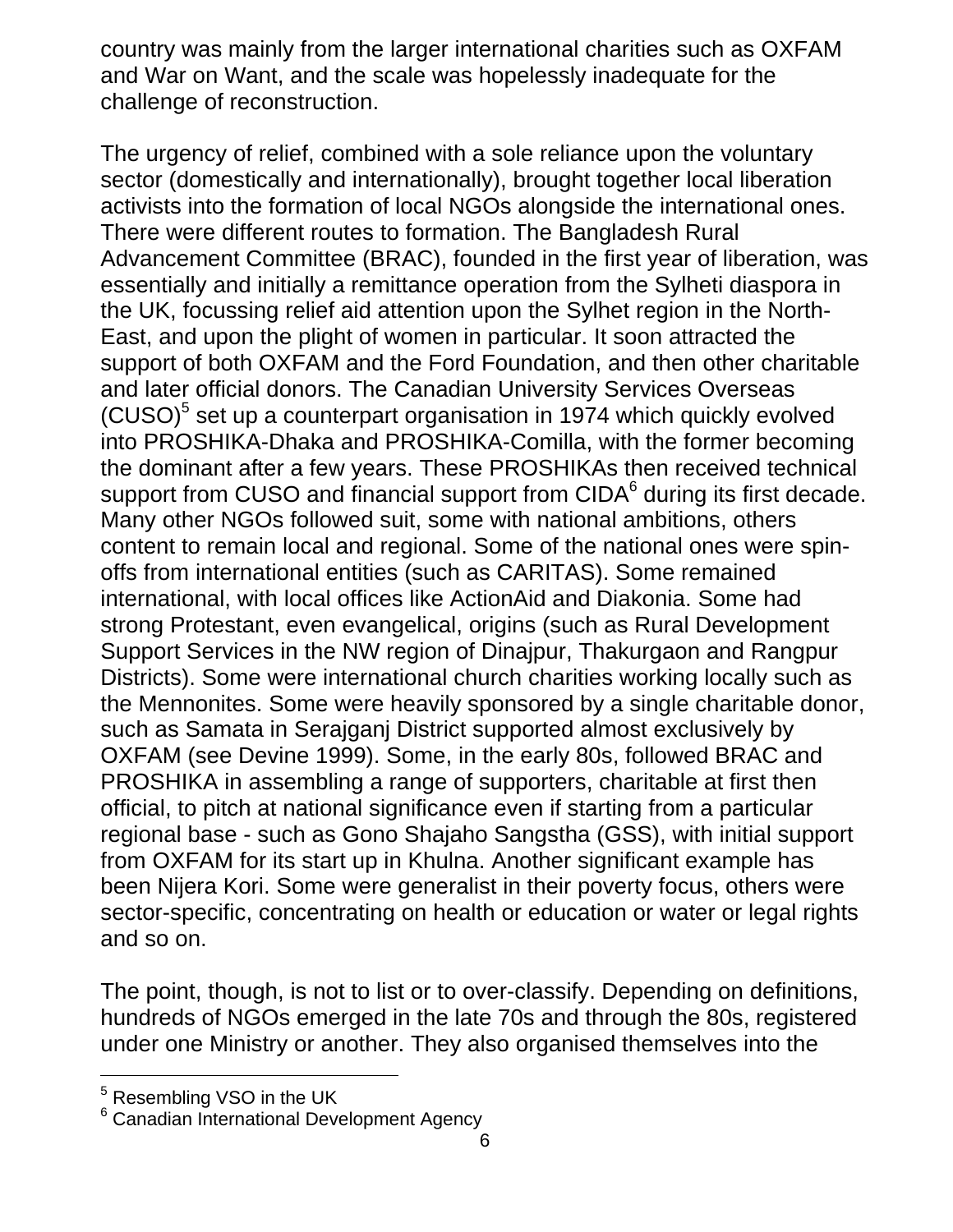Association for Development Agencies in Bangladesh (ADAB), in effect a club trying to police standards and act as a collective lobby. In the latter role, it became a player of variable significance in emerging civil society: variable on account of internal politics between NGOs as well as the external political conditions which fluctuated in stance towards NGOs and their donor supporters. Slightly to one side of these processes was the formation of the Grameen Bank, with its founder Director Md.Yunus just receiving a Nobel prize. Though eventually registered as a bank, in its early years it behaved in similar ways to many NGOs in forming small groups of poor men and women (significantly more women over time) to save and borrow collectively as well as engage in other collective action. The microcredit model to emerge from the Grameen Bank evolved into the microfinance model for the NGO sector as a whole, via large scale imitation. While microfinance has its limitations<sup>7</sup>, it has also been a major technological contribution globally to the relief (if not removal) of poverty. It has thus put Bangladesh, via its NGO movement, on the global development map.

Although a rather uncomfortable fact for many NGO leaders and their senior/founder staff, the military regime period from 1975 to 1990 brought them to prominence as key national and international players. Military regimes, arising from coups, always have a problem of legitimation and constituency building, especially if they plan to become legitimate by metamorphasising into a political party. Since their oft stated initial mission was the 'clean up' of corrupt politicians, military leaders therefore have to find ways of by-passing the political elites they have just displaced (even if they are interrelated by kin and other networks). There appear to be two classic options, often combined: decentralisation; and alliance with NGOs, sometimes acting for the state under franchise. Both were pursued by Generals Zia (up to his assassination in 1981) and thereafter, Ershad. Both options limit the room for manoeuvre for potential opposition to the government, either by keeping it at arms length at the local government level (especially if political parties are banned from competing for local office under their own banners) or by rewarding cooperating NGOs with more freedom of action and less bureaucracy in accessing foreign aid. All of this happened in Bangladesh up to 1990, helping to explain why the NGO movement was so slow in joining the democratic forces against the waning military regime of Ershad.

l  $7$  See Wood and Sharif (eds) 1997; and Sharif and Wood (eds) 2001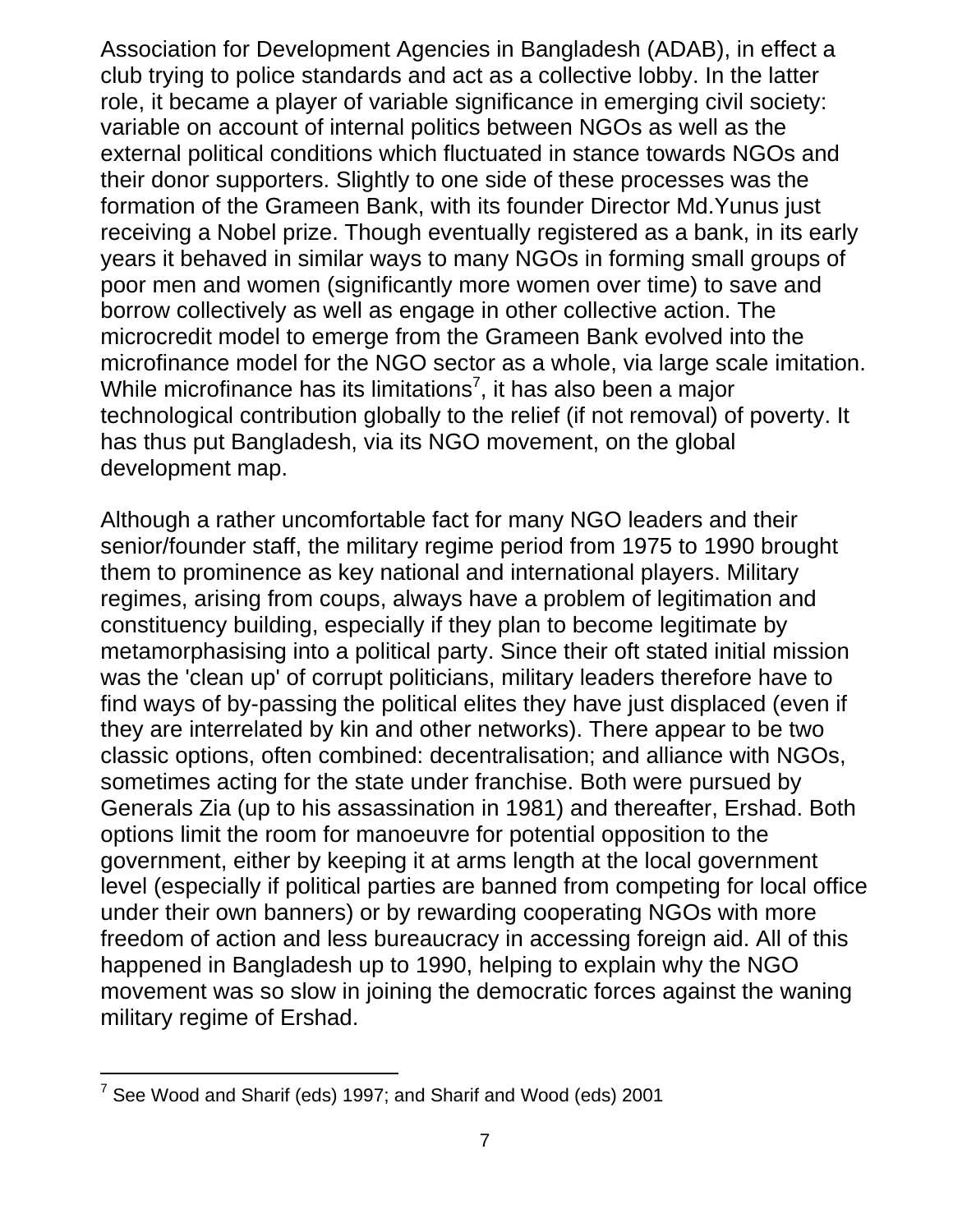The outcome of this pragmatic equation was a substantial expansion of NGO activity and a significant increase in direct donor support. For the main argument of this paper, there was an unstated secular consensus. Again without presenting elaborate history, Bangladesh had been suffering the classic conditions of underdevelopment both before 1947 and during the Pakistan era. Through its production of jute, it produced the bulk of foreign exchange for the combined wings of West and East Pakistan. However, the bulk of these export earnings were re-cycled into the development of West Pakistan and not re-vested at the point of production. The peasants of East Bengal were formally subsumed under capital (Brenner 1977), experiencing no change in their production relations while having the surplus value of their labour underwriting capitalist development elsewhere via fixed and low product prices. The liberation struggle was fought on these issues as well as the linguistic discrimination $^8$  against the entry of Bengali middle classes into government, military and professional careers. The Awami League was successful precisely because it managed to combine both of these messages in mobilising a Bengali nationalism in East Pakistan. Given the stronger identity of West Pakistan and Urdu with Islam, the liberation struggle in East Pakistan was implicitly re-ordering the nationalist discourse, ranking the image of the Bengali small peasant (supported by an educated Bengali elite) higher than religious identity, indeed confining faith to the private domain. This was how the political principles of the newly formed Bangladesh were constructed.

In political economy terms, however, there was considerable myth-making in this formula of the classless, small peasant society with common interests against the external oppressor. The agrarian production relations within Bangladesh also involved landlords, moneylenders, patrons, sharecroppers and other forms of tenancy, and significantly rising proportions of landless alongside smallholding peasants. Even during the Pakistan period, the dominant construction of rural development priorities was expressed through the image of the smallholding peasant, as in the Comilla programme. The post-liberation Awami League government, and the military ones which followed, invested further in this myth by spreading the principles of the Comilla pilot to the rest of Bangladesh as the Bangladesh Rural Development Programme (BRDP). However, even by 1978 from our research within the Ministry of Agriculture, the anecdotal understanding of growing landlessness was statistically re-affirmed from survey data. These

 $8$  The combined government of Pakistan, seated in Islamabad, favoured Urdu as the national language. While Urdu was the second language of most in West Pakistan, it was hardly spoken or understood in East Pakistan.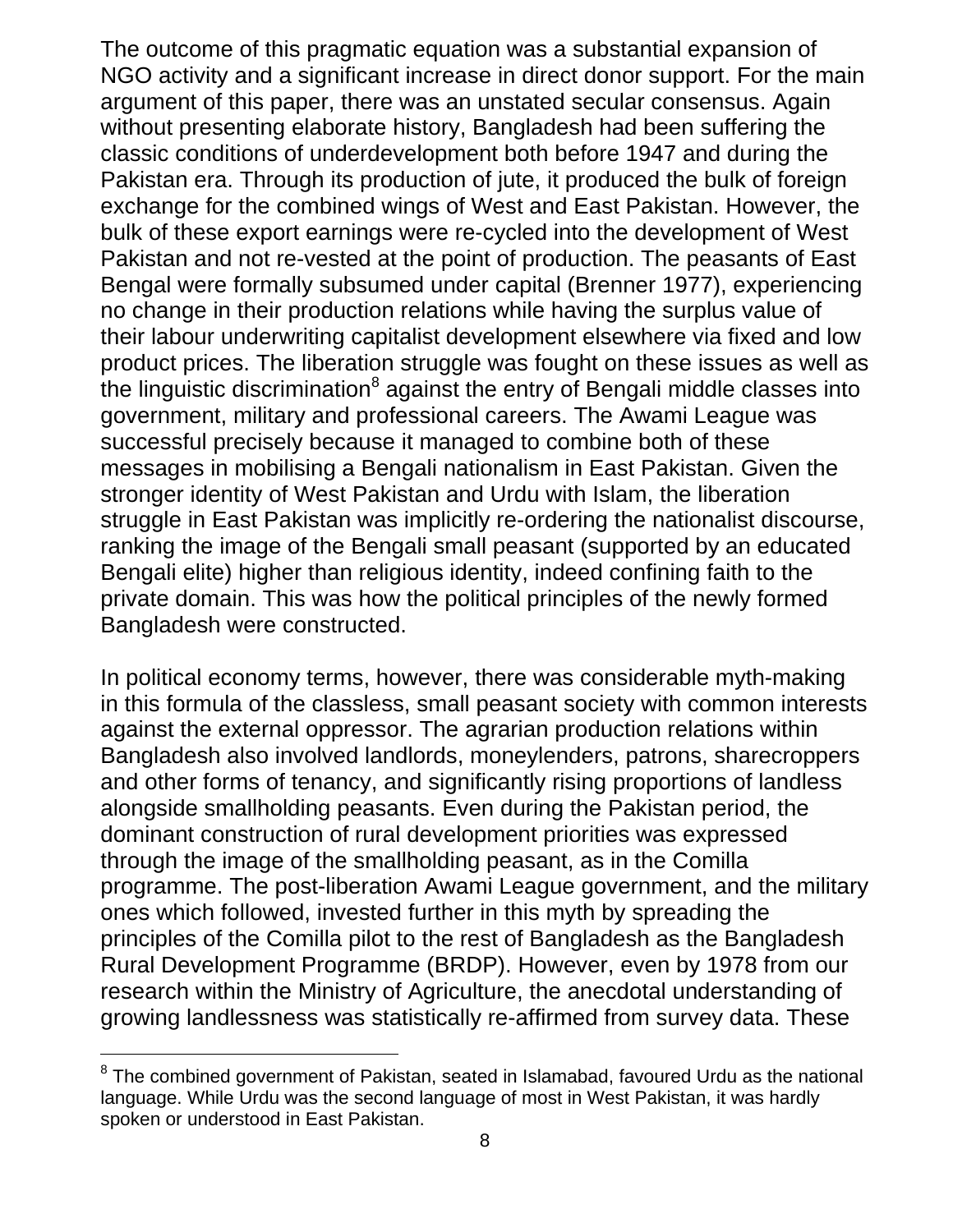indicated that while the rural population at that time comprised up to 80% of the country's population, 50% of these rural dwellers were effectively landless in having less than 0.5 acres, thus operating way below subsistence levels for an average nuclear family size of 5. The failure of the Comilla programme, and its government replication across the country, to recognise the extent of landlessness undermined its relevance to rural poverty reduction and the vulnerability of large swathes of the population to famine. This widespread vulnerability had been particularly revealed during the liberation struggle itself, but reinforced during the horrific famine of 1974/5. There is little doubt, applying Sen's entitlement theory, that landlessness received a boost during the famine as families had to exchange long term assets like land for shorter term food supplies.

It was this policy neglect of the central problem of landlessness which provided the entry point for the development NGOs and Grameen Bank. The 'poor' in the villages were targeted for NGO support on the grounds that their condition of poverty was the outcome of exploitation by other rural and urban classes. In that sense, the community, village-wide, solutions of the Comilla programme were considered as simply reinforcing the power and domination of the local patrons and landlords. Rather the NGOs followed Marxian inspired analysis of agrarian class relations in which the interests of the poor and landless were opposed to the community leaders. Thus the poor had to be organised into self-help groups in order to challenge other classes (e.g. over wages and land access) as well as provide collectively for themselves through joint productive projects, pooled liabilities for microcredit, and savings through which to mitigate collective and individual risk. Increasingly within this stance, the position of women came centre stage. Thus added to the critique of class inequality and the rejection of the 'community of small peasants' myth, the patriarchal norms of the society came under fire. Both of these critiques (class and patriarchy) implicitly identified religious leaders locally and nationally as contributing to a conservative order which reproduced the poverty and exploitation of the poor, and among them women especially. Reflecting Freire's 'Pedagogy of the Oppressed' (1970) the common thread, in effect uniting different organisations into a movement, was empowerment. The seeds for later conflicts were therefore sown early in the process of post-liberation NGO creation.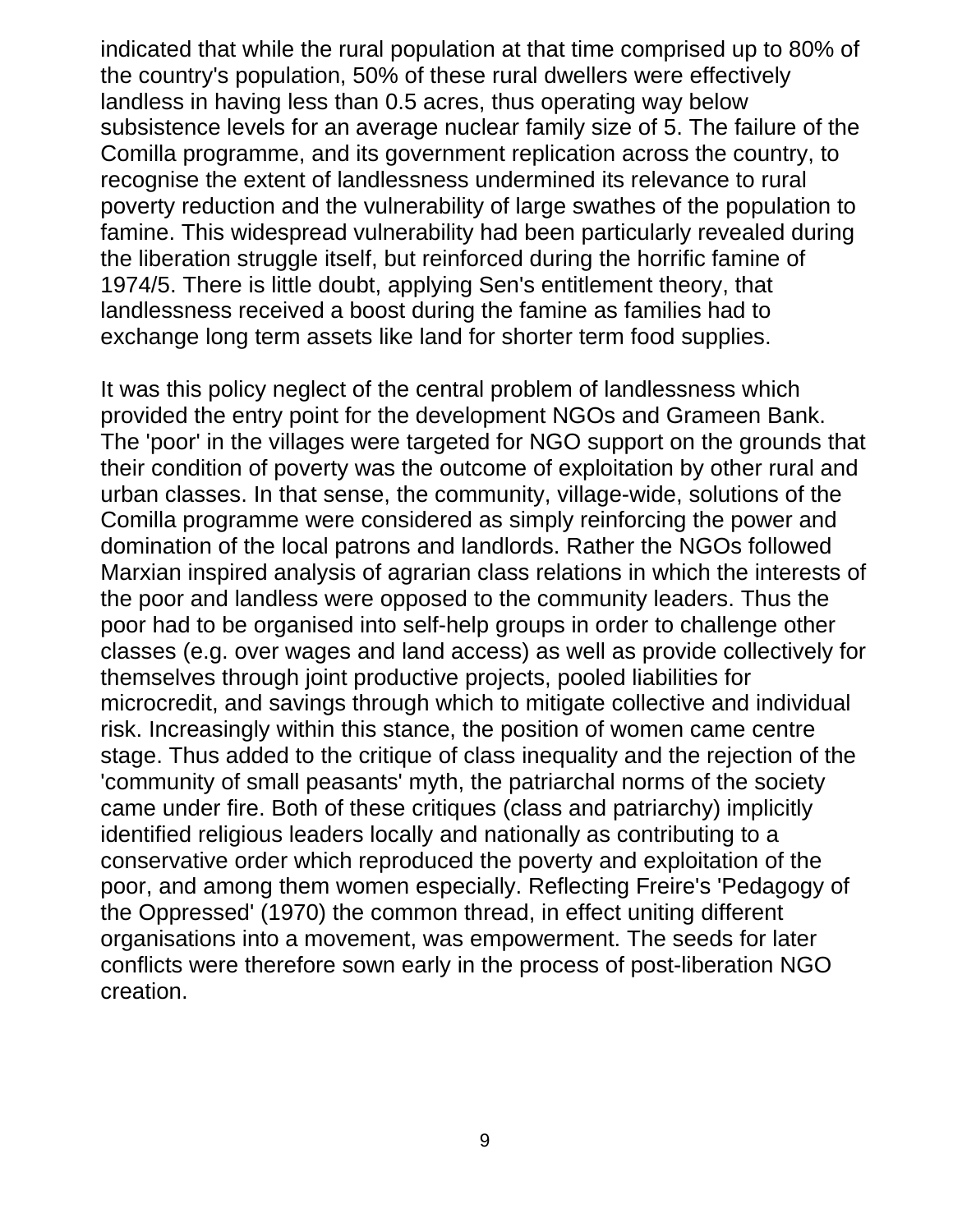# **The Global Context: Combined and Exclusionary Growth**

The world has moved on since the late 70s and early 80s. Although in one sense globalisation is as old as mercantilism, and although the dependency and underdevelopment theorists offered us 'combined and uneven development', we are now in a new and dangerous era of combined and *exclusionary* growth both globally and reproduced within national political economies as well. This is a world-wide phenomenon of which Bangladesh, situated in South Asia, is a part. Thus since the end of the Cold War, we have been witnessing, with some exceptions<sup>9</sup>, a decade of growth albeit from a low base in some of the poorest areas of the world. In important respects this has been stimulated by export-oriented low wage economies, following the earlier paths of growth in Latin America and SE Asia from the late 70s (Gough, Wood et al 2004). But while countries in SE Asia have been relatively successful in spreading the income benefits of growth to keep absolute poverty low through their productivist welfare regimes (Wood and Gough 2006), this has not yet been evident in the poorer countries of Latin America, nor sub-Saharan Africa, nor swathes of the Indian subcontinent, nor parts of Eastern Europe and Central Asia, nor crucial locations in the Middle East, nor in regions within China, as well as the Russian Federation.

The concern for this paper is not to provide detailed evidence of these processes which are broadly familiar, but rather to investigate the implications of these for clashing values. Coinciding with the shift of emphasis from unevenness to the exclusionary characteristics of globalisation, and also as a function of it, there have also been significant discourse shifts in development fashions. The headline of discourse change in the Western approaches to 'development' has been towards a rights based agenda (Human Development Report 2000) - a more nuanced and complicated version of the empowerment and participation themes. This agenda explicitly accepts the paramountcy of the capitalist market and the inequalities and diversities of opportunities which arise from it. It thus argues that people have rights to be citizens with legitimate expectations to security, minimum basic needs and social protection, underpinned by the state. It is a Polanyian 'de-commodification' argument (Wood and Gough 2006).

 $^{9}$  Until the last 3 years, Pakistan was experiencing stagnation in its economy. The aftermath of 9/11 has produced an aid dividend for Pakistan, along with ironically greater economic security inducing more inward investment, partly from the widely dispersed Diaspora through remittances.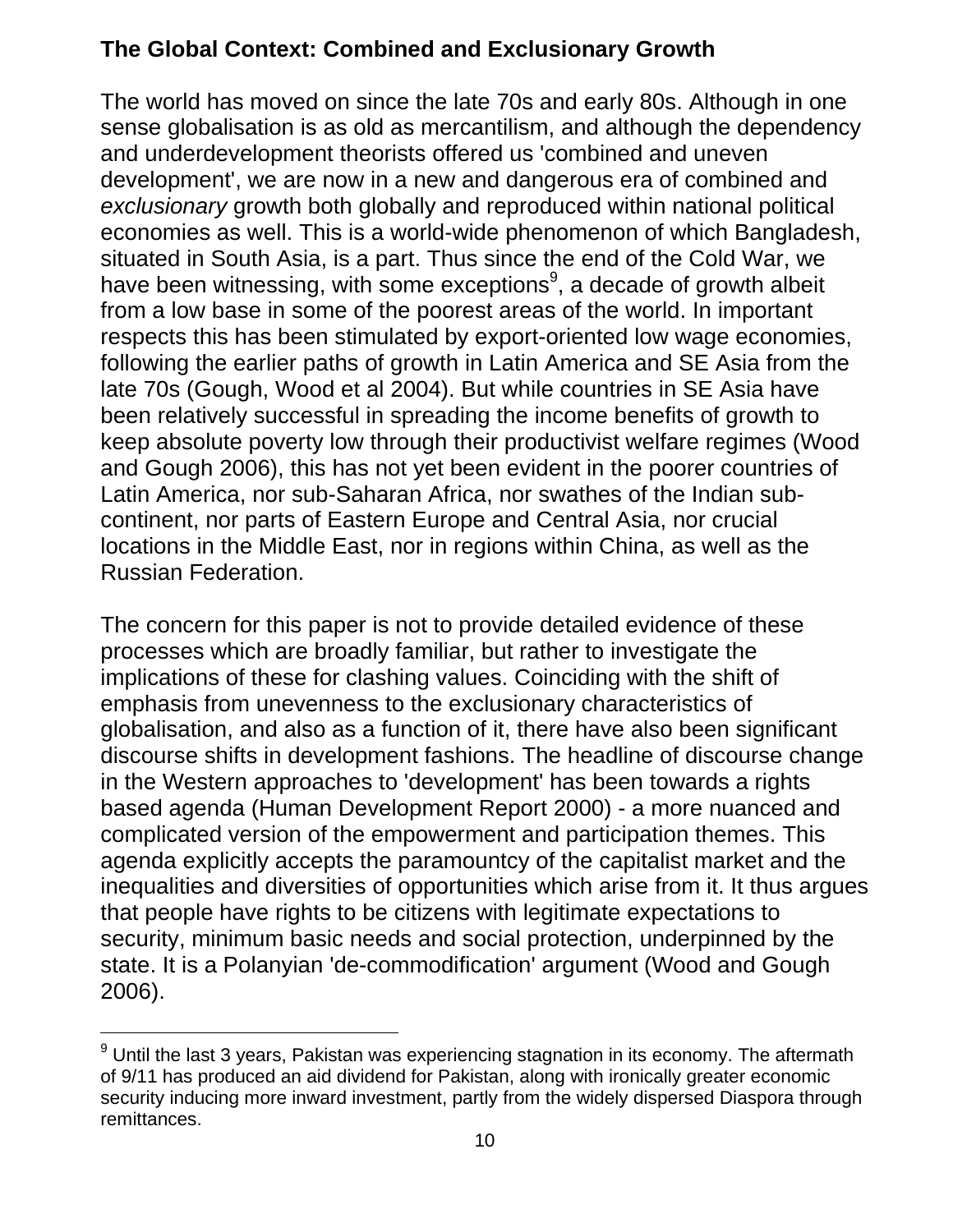How have these socio-economic changes played out in Bangladesh? Over the last two decades, the economic fortunes of the country have reflected wider globalisation, most notably in the garments industry in which a male management class employs and controls a large urban female workforce. While jute has faded in export significance, shrimps and leather also connect production relations to the world economy. Other sectors like coal and gas are rising. Importantly, these production relations and labour generally are now really (i.e. not just formally) subsumed under capital, in the sense that labour is commodified, but essentially without the regulative protection of the state. Other trade, aid and knowledge dimensions of globalisation have also stimulated a rapid process of urbanisation. Current World Bank projections to 2025 indicate that Bangladesh will be 60% urban at an overall population of approximately 260 million. This is a profound demographic transformation not only for livelihoods, but also for perceptions and psychological experience. The transformation of major cities already appears dramatic enough. Growing urban populations where the workforce cannot be absorbed into available employment opportunities. Poor people experiencing relative deprivation for the first time as they live and interact (e.g. through the provision of low paid domestic services) with more favoured classes. The expanding urban middle classes only serve as a reminder to those excluded from the globally stimulated opportunities rewarding education, skills and capital.

This is a very different environment from even two decades ago when the NGO focus was upon agrarian inequality, and where the NGOs were the sole bearers of a vision to the villagers beyond localised patron-clientelism. These new urban classes are, of course, materially aspirant and seeking secure livelihoods like everyone else. They are also desperate to maintain their distinction from their dispossessed and humiliating rural origins as supplicants of landlords, moneylenders and employer-patrons. However, for increasing numbers, their urban experience comprises awful slums dominated by *mastaans*10 who mediate their access to employment, to small

 $10$  The word 'Mastaan' refers to urban brokers and intermediaries, who act as 'mafia' patrons over the inhabitants of urban slums and more widely. They fix labour supply to the formal and informal sector, as well as basic needs in informal settlements where rights to residence, sanitation, electricity and other services are not legalised. They are seen as part of an oppressive criminal underworld, but they do provide protection and access (to services and employment) under conditions where the state and municipalities are highly corrupt and thus not performing correlative duties to rights. With 'rurbanisation' these *mastaan* intermediaries also operate increasingly in the countryside, ousting the more familiar patron classes, which derived their power from landownership and culturally accepted seniority. This is a clear WeD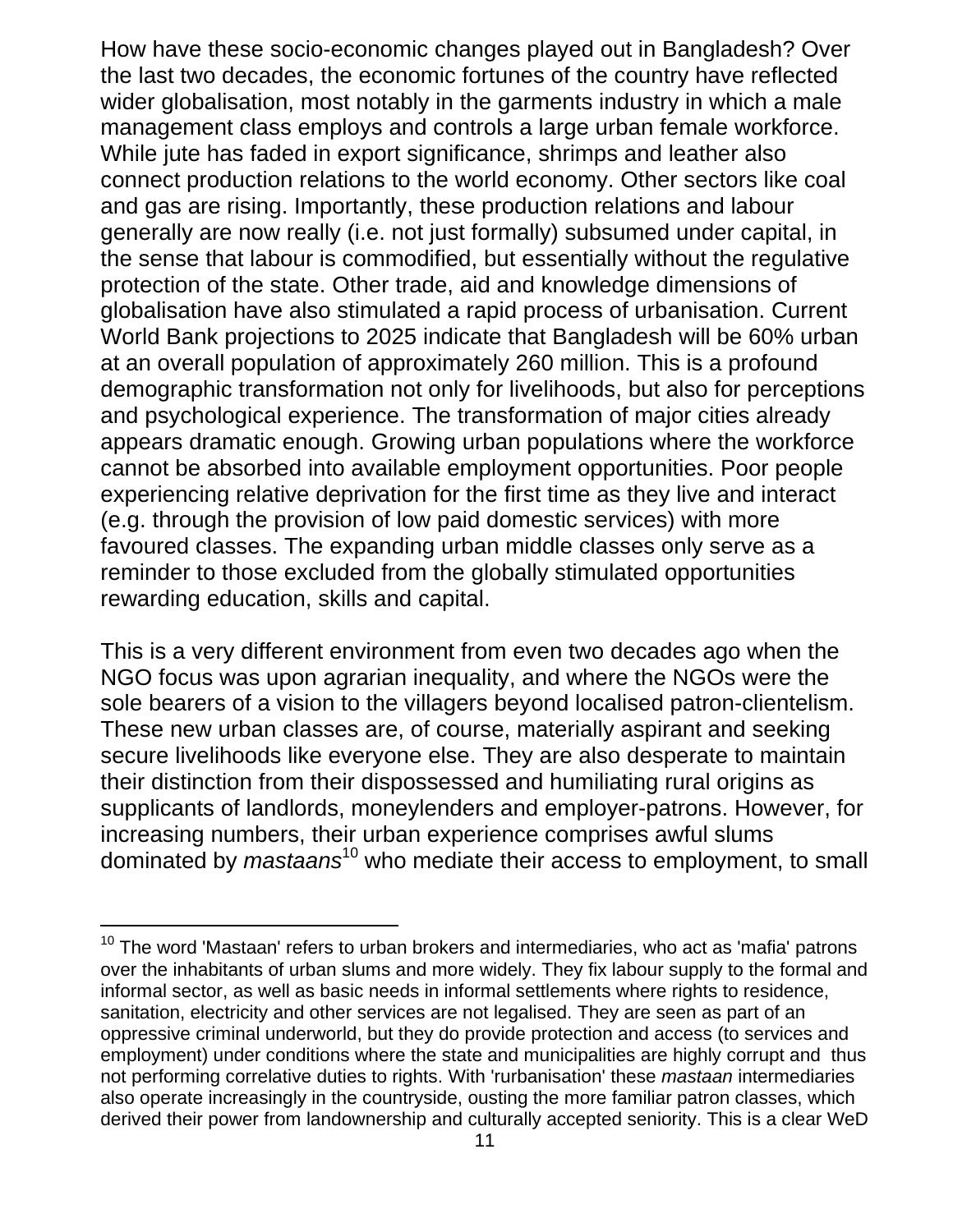scale hawking and business opportunities, to living space in the slums, to essential services (sanitation, water, fuel, electricity connections), and to protection either from other *mastaans* or their colluding municipal authorities. Meanwhile such classes see continuous new construction of luxury apartments; a proliferation of shopping malls; new offices (often financial services); hotels, guest houses, restaurants and clubs; new cars (including 4x4s) and their glamorous occupants.

This relatively recent experience of relative deprivation under conditions of combined but exclusionary growth is not just confined to the major urban centres. The new inequalities arising from a rapidly changing economy affected by globalisation penetrate into the countryside via complex patterns of migration and rurbanisation. In addition to the steady rural-urban migration there are many other patterns of cyclical and partial movements, which effectively connect parts of the rural population to the urban transformation. Migration is also international in a country heavily dependent for household livelihoods upon remittances from overseas, with workers experiencing the relative deprivation of growing economies in the Middle East and SE Asia, alongside the UK and elsewhere. This cognitive expansion is reinforced by developments in rural infrastructure, especially feeder roads to main highways bringing sub-district headquarters into easier linkages to regional and national centres. These administrative sites have also stimulated growth poles in terms of markets with commodities flowing in both directions. These processes of rurbanisation are also changing their hinterlands in terms of crop choices and economic activity, with increased levels of daily work migration. There is, therefore, a general increase in mobility, including for women. So the idea of the sedentary rural population waiting to be targeted by development NGOs, funded by foreign donors with post-colonial modernisation agendas, is no longer a valid strategic socioeconomic premise.

### **The Millenarian Tendency**

l

The political consequences of globally combined and exclusionary growth have been revealing themselves strongly for more than a decade, and are intensifying. For some, the world changed on 9/11. But for many others 9/11 concluded a phase, a decade and a half of re-alignment following the end of the Cold War era. With its dramatic symbolism, it brought post-modern

finding. In Bangladesh observers increasingly refer to the 'mastaani culture' as the dominant operational form of the society. (See also Khan 2000)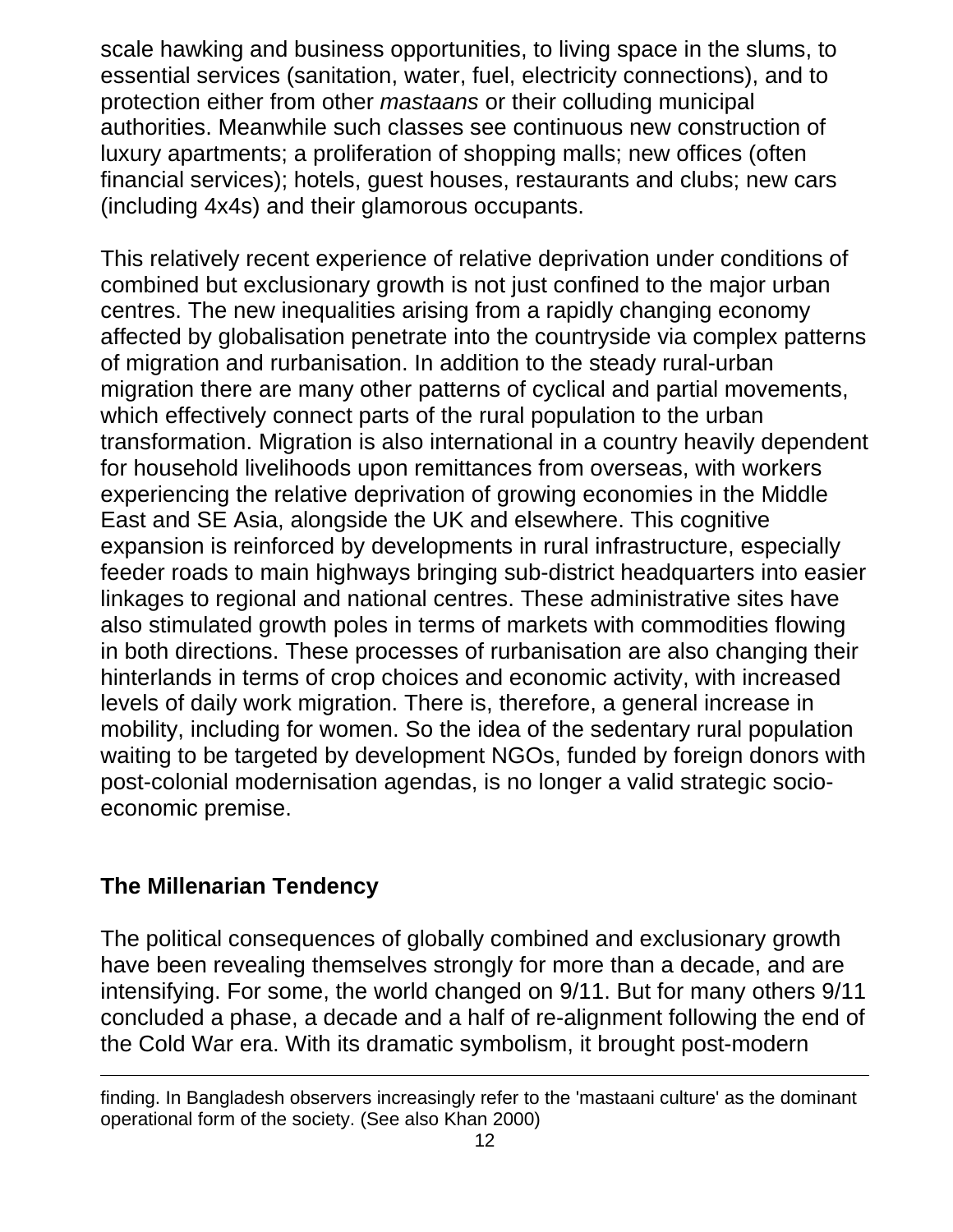identity politics to the global political forefront as the main outcome of unfair globalisation. Although horrific in its personal consequences, alongside atrocities before it in East Africa, and subsequently in Bali and elsewhere, these events represent a clear message. The structural processes, which these 'terrorist' events have dramatised, comprise the post/post-colonial era in which the idea of capitalism with a human face, as the post Cold War dividend, gives way to widespread perceptions of inequality and injustice.

It may legitimately be observed that inequality and injustice are not original to the post Cold War era, and of course they are not. It is the breadth and nature of the perceptions about inequality and injustice which have changed, along with the explanations offered for them. One could argue that the post Cold War dividend comprised an unlocking of globalisation from the geo-politics of superpowers and their respective client states, or client movements within states, such as Angola. The apparent triumph of neoliberalism released countries and classes from state socialist solutions to the inequalities of free market capitalism. But the poor and frustrated in those societies soon realised that their new found ideological and market freedoms simply took them into a new era of globalisation, unmediated by secure prospects of state-led decommodification and thus social protection. Such realisation was reinforced by the extension of structural adjustment polices from the World Bank and IMF into parts of the world not hitherto reached, now that Soviet protectionism had been withdrawn. Thus both the opportunities provided by globalisation and the opportunities to explain the unequal outcomes of globalisation have been 'liberated' in the last decade and a half. In a sense, there is no hiding place any more, no alibis for the proposition that untrammelled capitalism reproduces inequality and injustice if not regulated and modified by legitimate and popularly supported states.

The sense of injustice about contemporary inequality is intensified from previous eras by literacy, mobility and migration, urbanisation and rurbanisation, wider media access and observational proximity to wealth and success. The cognitive experience of relative deprivation is a function of this exposure to other lifestyles, with which poorer people negatively compare their own. Such negative self-conceptions translate into feelings of inferiority, lack of self-respect, loss of dignity, shame and humiliation. The world is very familiar with this equation, say, in the context of Palestine and the Palestinians who have been confined by Israeli and US policy to the marginal zones of the West Bank and Gaza. However the argument here is that this equation is generic, and that it reproduces alienation and 'millenarian' accounts of injustice which appear in different forms all over the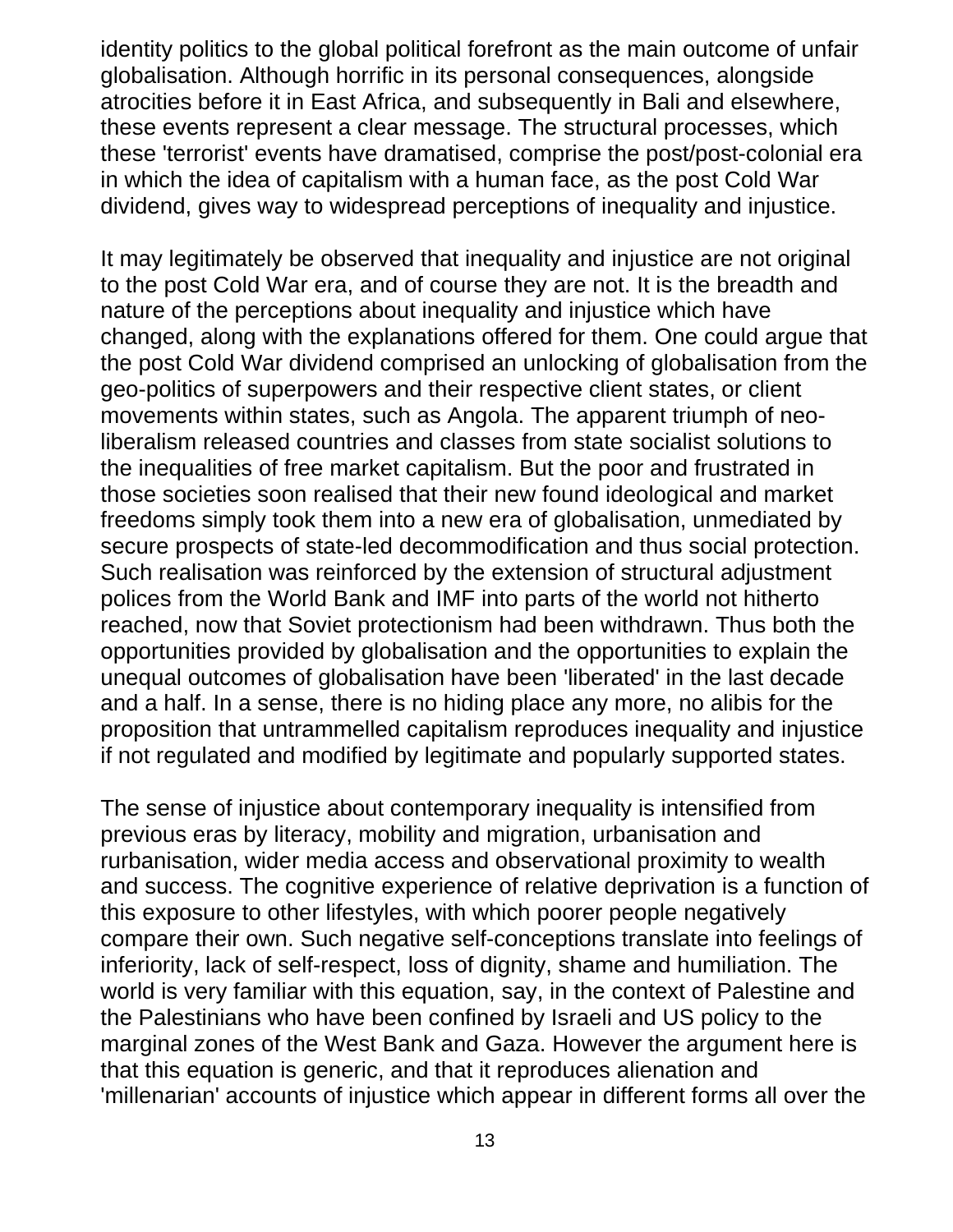world. Although the term 'millenarian' has a stricter meaning about belief in the 'saviour' coming to solve current problems of poverty, deprivation and alienation, I am seeking to use the term to refer to wider socio-cultural processes, while not also losing aspects of the stricter meaning.

Thus millenarianism is associated with cults, and therefore via shared perceptions of identity. It is associated with intense spiritual and metaphysical beliefs, and therefore in religious terms with more fundamentalist, fixed, literal or reductionist interpretations of scriptures as guides to human purpose, moral behaviour and wellbeing. To the extent that such beliefs constitute what Weber called 'value rationality', so believers are offered frames of meaning in which suffering and deprivation during life can be endured *en route* to the cure in the life hereafter. Endured in the sense of offering dignity in suffering by attributing the 'victim' condition to the exclusionary machinations and discrimination of others while acknowledging that such experience is only temporal and finite. In other words, powerlessness on earth will be compensated for by power, or at least reward, in heaven. This more passive version of millenarianism is to be found across the major religions e.g. caste and *dwija*11 in Hinduism; Pentecostal and other 'second coming' sects in Christianity in Latin America, sub-Saharan Africa and parts of East Asia, but also including the large 'born again' movements and cults in the USA; and the Wahhabi sect<sup>12</sup> among the Sunni in Islam, as well as fervent Shia sects.

Some of these have their more militant wings, which takes us in modern popular parlance from intense religious belief to what is usually mistakenly termed 'fundamentalism'. This is a confusion. Fundamentalism is a reference to absolutist forms of religious belief, and should be distinguished from militancy which operates more in the realm of identity politics, seeking to confront and punish the material oppressors on earth instead of just

l  $11$  'Dwija' means 'twice born': biologically and into one's caste position, with corresponding fate.

<sup>&</sup>lt;sup>12</sup> The Arabian Wahhabis were and are followers of the puritanical reformed Islam first taught by Ibn al-Wahhab in Medina in the Eighteenth Century. In his 'The Last Mughal', Dalrymple (2006) discusses the leadership in Delhi of Shah Waliullah who studied in Medina at the same time as Ibn al-Wahhab. On returning to Delhi, Waliullah, with his sons, opposed the degenerate practices of Islam especially the Sufi and other syncretic traditions. Instead, he promoted a strictly Koranic monotheism, devoid of idol worship. 'Judging human reason to be incapable of reaching divine truth on its own, Shah Waliullah emphasised the importance of revealed divine revelation and urged a return to the text of the Koran and the Hadiths.' pp 76- 77.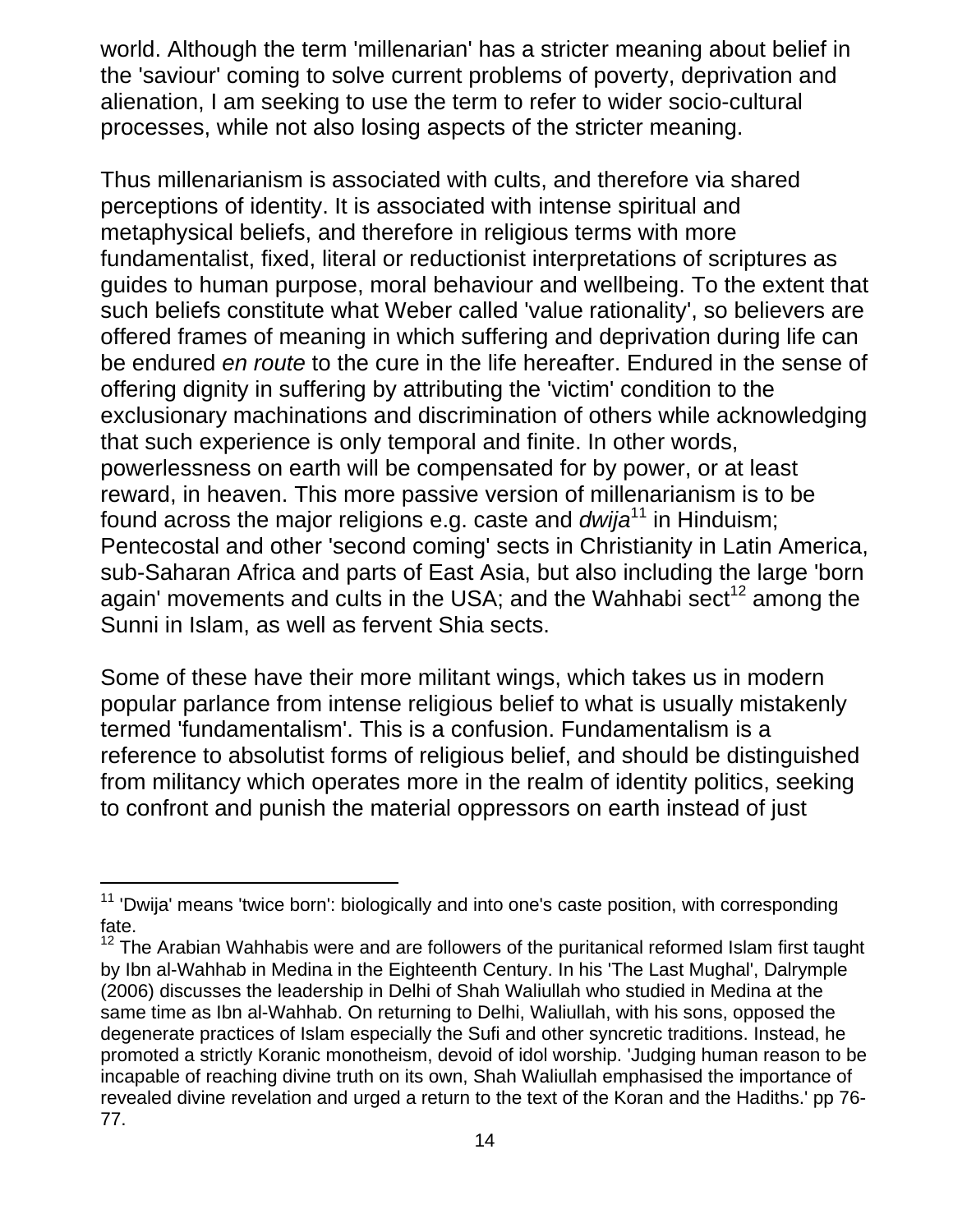relying upon 'being saved'. Indeed, for some militants, being militant is also a route to salvation - the '*Jihad*' as proof of one's moral purpose on earth.<sup>13</sup>

Taking this analysis and definitions into Bangladesh, what do we find? A society as a microcosm of these broader global tensions brought about by combined and exclusionary growth, and thus struggling with itself, its values clashing and increasingly difficult to reconcile within one overarching philosophy. The four principles of nationhood at liberation advanced by the victorious Awami League were: nationalism, secularism, socialism and democracy. The country has come along way from those principles, including some major deviations on the way. 'Socialism' has in effect been abandoned in the face of globalisation, reinforced by structural adjustment and aid conditionality<sup>14</sup>. Democracy was undermined early on by its original advocates<sup>15</sup>, with the military in direct control for 15 of the 34 years since liberation, and never far from the seat of power. Secularism as a distinguishing characteristic of 'Bengali' identity has been increasingly confronted by a nationalistic definition of being 'Bangladeshi', in which Islamic faith has been brought out of the private family sphere into the public ummah.<sup>16</sup> Thus nationalism is increasingly associated with Islamic faith rather than secularism, with worrying implications for faith minorities.

For me, it is no coincidence that these 'cultural and religious' rejections of the four founding principles of Bangladesh occurred within the context of the socio-economic equation noted above: a heightened sense of relative deprivation and consequent alienation arising from combined and exclusionary growth, assisted by the corollaries of urbanisation, migration and mobility. They have also been assisted by the weakening of the Western monopoly of external influence upon Bangladesh as 'Islamic'

<sup>&</sup>lt;sup>13</sup> Dalrymple's marvellous book also indicates the significance of *Jihad* in the mobilisation of *sepoys* against the British in 1857, with many *Jihadis* fighting against the British forces in the siege of Delhi, though ineffectively.

 $14$  Immediately after Liberation I was a tutor at IDS, Sussex to four senior officials of the Bangladesh government. One of them, the Additional Secretary Establishments Division - a key patronage post - and a brother-in-law to Sheikh Mujibur Rahman, was in effect the 'thought police' of the group. When challenged about economic strategy, he would always recite: 'We aim to combine to the best of capitalism with the best of socialism.' So perhaps the socialist agenda was only ever rhetorical, for populist consumption.<br><sup>15</sup> With the declaration of the one party state in January 1975, combining the Awami League

with some other supporting movements into the acronym BAKSAL. This was a response to the increasing anarchy in the countryside.

<sup>&</sup>lt;sup>16</sup> 'Ummah': all embracing religious community, implying no separation between religion and politics.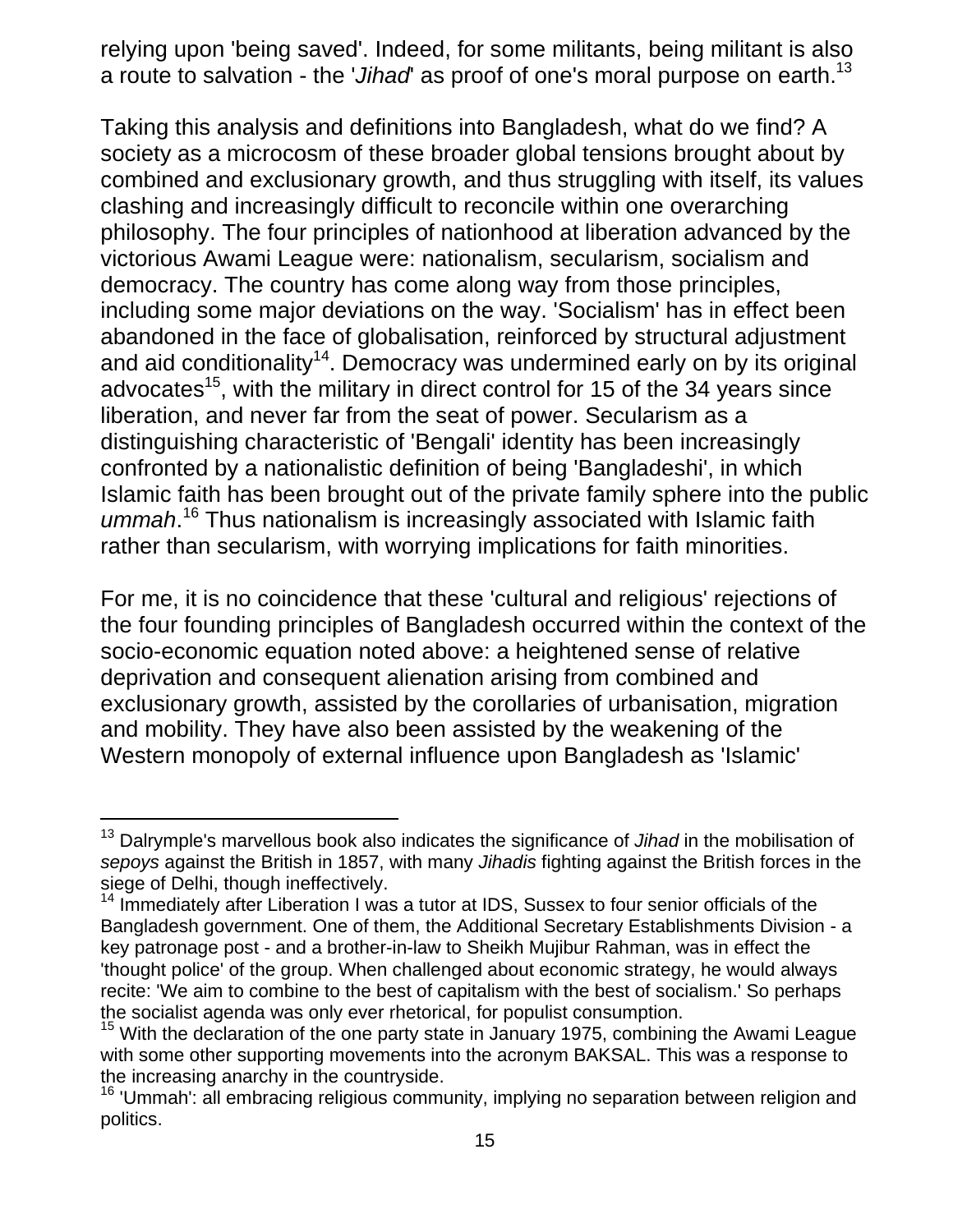sources of aid entered Bangladesh via the petrodollar bonanza<sup>17</sup> from the late 70s. These sources, together with Diaspora remittances, have supported hospitals, clinics, educational foundations, orphanages and more recently *madrassas*.<sup>18</sup> It has been interesting that these 'Islamic' sources of aid have by and large avoided the classic development sectors favoured by Western sources, such as agricultural development<sup>19</sup>, infrastructure and water management, gas and coal, and the more recent poverty-focussed livelihoods programmes (especially support for microfinance, but also training and employment generation) via NGOs and some government departments. With the current trend towards sector-wide programme aid, Western aid is supporting education and health sectors, thus turning these sectors into contested terrain - especially education.

The millenarian tendency, using the broader definition offered above, has brought the Jamaat-e-Islami party into greater national prominence. While it has never been successful so far in mobilising popular votes<sup>20</sup>, it is alleged to be significantly influential in its coalition with the Bangladesh National Party (BNP), the governing party between 2001 and 2006. The BNP arose out of the attempts by General Zia Rahman to legitimate his presidency following his eventual victory in the coup sequence August-November 1975. The stance of the BNP has always been closer to the military establishment inherited from the Pakistan period<sup>21</sup>, and represents a more pro-Islamic definition of what it means to be Bangladeshi, in contrast to the more secular notion of Bengali. It is therefore highly susceptible to fundamentalist influence on its own political leadership. It has also been interesting to observe during the 2001-2006 period how senior civil servants, senior army officers, police and lawyers, as well as sections of the press have also been more vocal and explicit in their religiosity. Those 'signs' are everywhere in terms of dress, the conduct of meetings, the respect for prayer times as well as public pronouncements and international political allegiances. At the same time, when the Awami League was in office (1996-2001), it too had a 'working relationship' with Jamaat-e-Islami, allowing its secularist policies to be moderated. In office, the Awami League had to tread a fine line between being accused of being pro-India (since its liberation victory was

<sup>&</sup>lt;sup>17</sup> An irony to reflect on.<br><sup>18</sup> *Madrassas* are religious schools, focussed upon a rote learning of the Koran, but including other forms of Islamic socialisation.<br><sup>19</sup> Though some IFAD support should be acknowledged.<br><sup>20</sup> Though it certainly improved its position in the 2001 election.<br><sup>21</sup> One of the reasons for its victory in 1975 was to re-ass

promotion within the army, which had been overturned and politicised by the Mujib regime as rewards for loyalty to the Awami League and Liberation were handed out.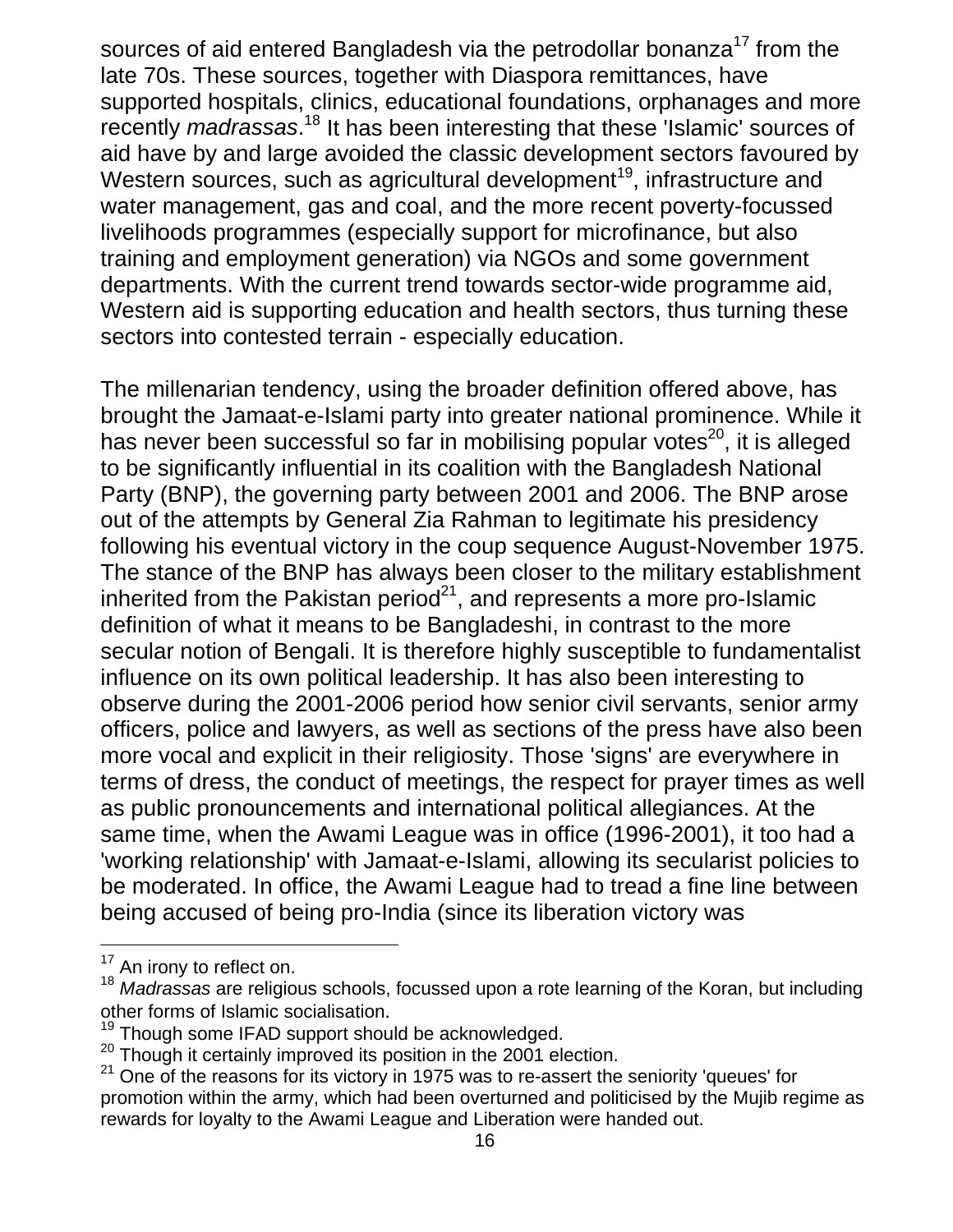orchestrated by India in 1971), while not being captured by pro-Islamic symbolism and losing its secularist instincts. There is little doubt that the 'fence' has now shifted significantly in favour of religious imagery for any party seeking national office.

This trend has to be understood with subtlety. It would seem the world over that the more fundamentalist appearances of Islam occur within cities rather than the countryside - a social phenomenon of the lower middle classes, excluded from the cosmopolitan elites. With urbanisation and rurbanisation, as indicated above, we can thus expect these trends to grow, especially as any previous notion of a rural-urban divide is now certainly blurred through mobility and migration. At the same time, with the expansion of the middle classes, especially concentrated in the major cities, we observe livelihoods progress via the coat tails of globalisation and a corresponding desire to combine investment in English speaking education for one's children alongside current ostentatious consumption $^{22}$ . Are these consuming new middle classes secularists cum lapsed Muslims and Bengali in identity, or do they actually represent a more subtle blend of Islamic consumers, careful to define boundaries between *halal* and *haram*23, as in the economically dynamic Gulf States? These consumers are not abandoning faith, and they are not (mainly) abandoning senses of moral virtue. Of course compromises are made, especially with the richer younger generation. But, for example, even within these privileged circles, love marriages still have to be approved and sanctified in traditional ways. There is not an appetite for any excessive rejection of faith. There is an appetite for seeking to apply faith based moral principles to the conduct of the state and operation of the market, and a desire for politics generally to be less corrupt as the way to support business and reward entrepreneurial initiative. In a sense the clash of values is partly between the *nouveau riche* of the business community who are maintaining faith alongside investment and consumption, and the more long term established middle classes from among the educated intelligentsia in the Universities, among the Press, some lawyers, some civil servants, in the think tanks and consultancy groups, and among the NGOs.

There is a further aspect to the need for subtlety in understanding. It is simply not possible in Bangladesh, and perhaps elsewhere in the subcontinent too, to classify occupational sectors among the middle class as

 $22$  The list is as above: luxury apartments, new cars and 4x4s, the latest electronic goods, fashionable clothing, smart restaurants and international travel.

<sup>23</sup> These dual opposites of pollution categories (*halal*-acceptable, *haram*-unacceptable) are familiar in many cultures and in Hinduism would be understood as *pucca/kacha*.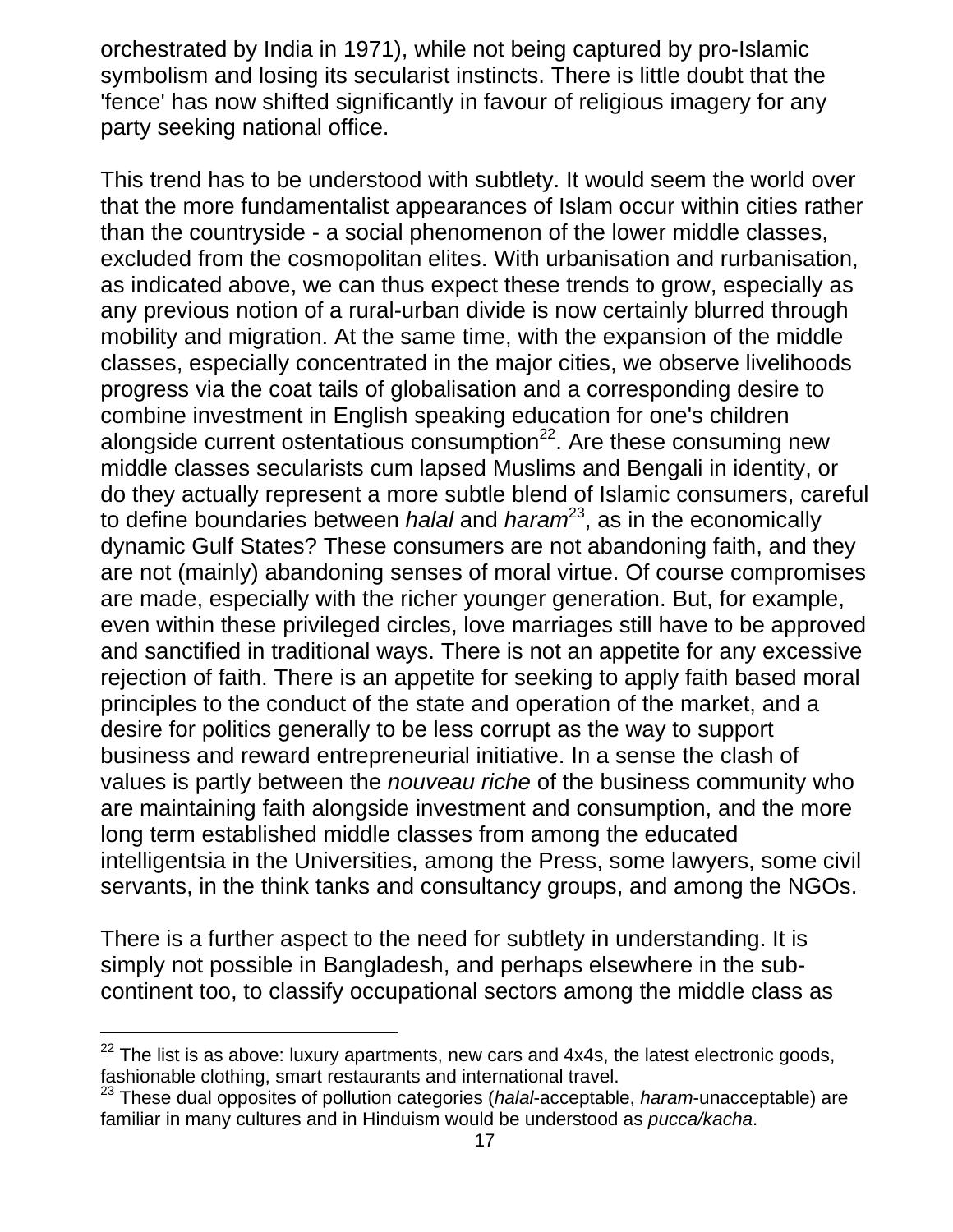faith based or secular, hence the words 'among' and 'some' above. While there may be some broad distinction between business and the professions that works in terms of religiosity, there can be no watertight categories. There are crosscutting identities in two senses: sectors employing people with contrasting values, and kin groups straddling both sectors and values. It is these crosscutting ties which have held the society together at the top so far, with pluralism outweighing socially closed identity groups. Large kin groups can contain within them a wide portfolio of contrasting, sometimes opposing, occupations and stances. So radical secular NGO leaders can be closely related to senior army personnel, and periodically rely upon them to get themselves out of trouble. Likewise with civil servants, kinship connections can be used across the 'values divide' to delay investigations, prosecutions, implementation of judicial or executive decisions. It is also the case that an NGO, like PROSHIKA, may have a strong secularist stance, reflecting both its mission and leadership, while employing more faith-based employees throughout the organisation. In other words, actors in this political culture are juggling incommensurate sets of values and making compromises with themselves and others all the time. That is the oil of an otherwise fractious society.

Nevertheless, even with this caveat, the battle lines within Bangladesh are being drawn more sharply in a manner reflecting those globally. Global value clashes are intensifying, in part as a function of the awareness of combined and exclusionary growth, but also stimulated by the fundamentalist rhetoric coming from the White House and Whitehall and translated into failures in Palestine, Iraq, Iran and Afghanistan<sup>24</sup>. These global events do appear to be re-shaping political culture within Bangladesh and some of the development NGOs are in the forefront of contestation between secularism and fundamentalism, with the moderate Islamic middle ground squeezed out, perhaps along with other forms of indigenous social capital (Mesbahuddhin, 2007). Certainly there is an increasing popular discourse about the 'talibanisation' of Bangladesh. Furthermore, recent attacks upon the more secular actors within the political class, including successful assassinations and near misses of prominent political leaders in the Awami League, have allegedly been carried out by extremist, militant

 $24$  And Bangladesh is not alone in internalising the global environment, or clash of barbarisms (Wood 2006, Feb). Witness the violent clashes in France between the authorities and ethnic minorities, and the ongoing ethnic tensions in the UK. We can look elsewhere in Africa too, such as Somalia.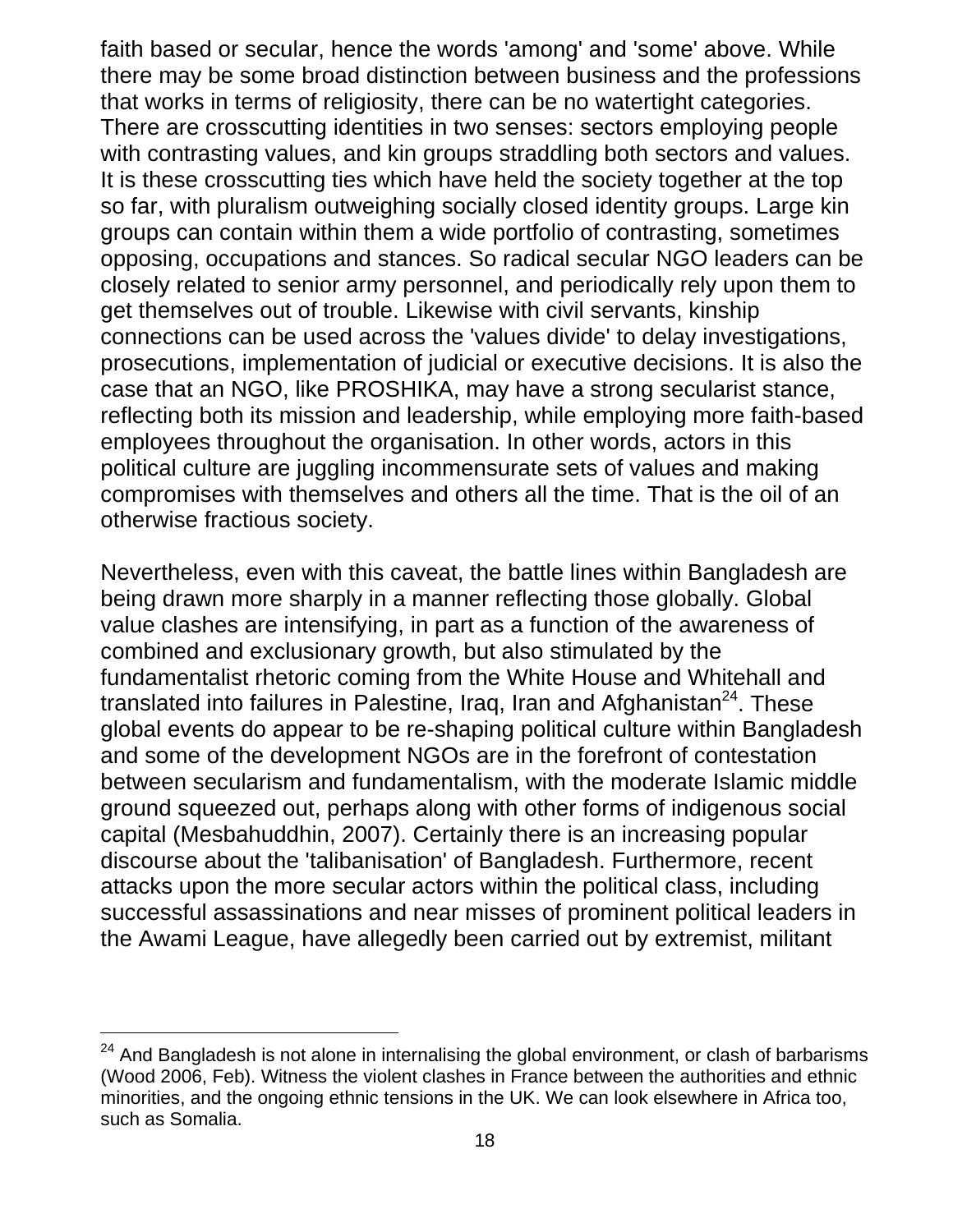groups<sup>25</sup> citing Islamic protest and *jihad* as their justification. These have included suicide bombings. The ruling BNP government has been slow to distance itself from these groups, and is certainly accused of being insufficiently proactive in pursuit of these killers<sup>26</sup> During the same period, and especially since the formation of the BNP government in 2001, there have been a series of legislative attempts and executive orders (based on pre-existing legislation about the registration status of NGOs and their regulated functions) intent upon setting tighter controls over development NGO access to foreign funding and the uses to which it is put. The NGOs, which have been most affected by this closer attention (some would say harassment), are in little doubt that the Jamaat-e-Islami influences in the governing coalition are responsible. They perceive a direct attack upon their secular mission, a mission, they would argue, which derives from the four founding principles of the Bangladeshi state. This is a good point to leave discussion of the millenarian tendency and consider the discourse within which some of the major development NGOs in Bangladesh have operated.

### **The Secular Origins of Civil Society**

l

As noted in an earlier section, it is necessary to appreciate the origins of these major development NGOs. Some emerged from the relief and reconstruction environment of liberation. Other leaders, in addition, had direct involvement in the liberation struggle itself via underground guerrilla activity following a student career of demonstrations in the language movements. They believed in the four founding principles of the Bangladesh state, while seeking to distance themselves from the widespread corruption which rapidly engulfed the new political leadership. The discourse of liberation was akin to the later Sen notion of 'development as freedom', and was certainly strongly influenced by Paulo Freire's 'Pedagogy of the Oppressed' (1970) which presaged both the development as freedom and the capability philosophies. One cannot under-estimate the impact of the Latin American liberation theology of the late 60s and 70s upon the emergence of the NGO movement in Bangladesh from the mid-70s. It

 $25$  Two groups advocating violent opposition to the secular liberal tradition are the Jagrata Muslim Janata and the Jamaat-ul-Mujahideen. The International Crisis Group (ICG) has linked these organisations to an upsurge in terrorist violence during 2005.

 $26$  The ICG report (The Guardian 9.01.07) warned: 'The issues of foreign funding of extremism and the growing madrassa system are concerns for the longer term…circumstantial evidence, as well as cold political logic, suggests underground terrorist groups have been cultivated and sheltered by those in power.'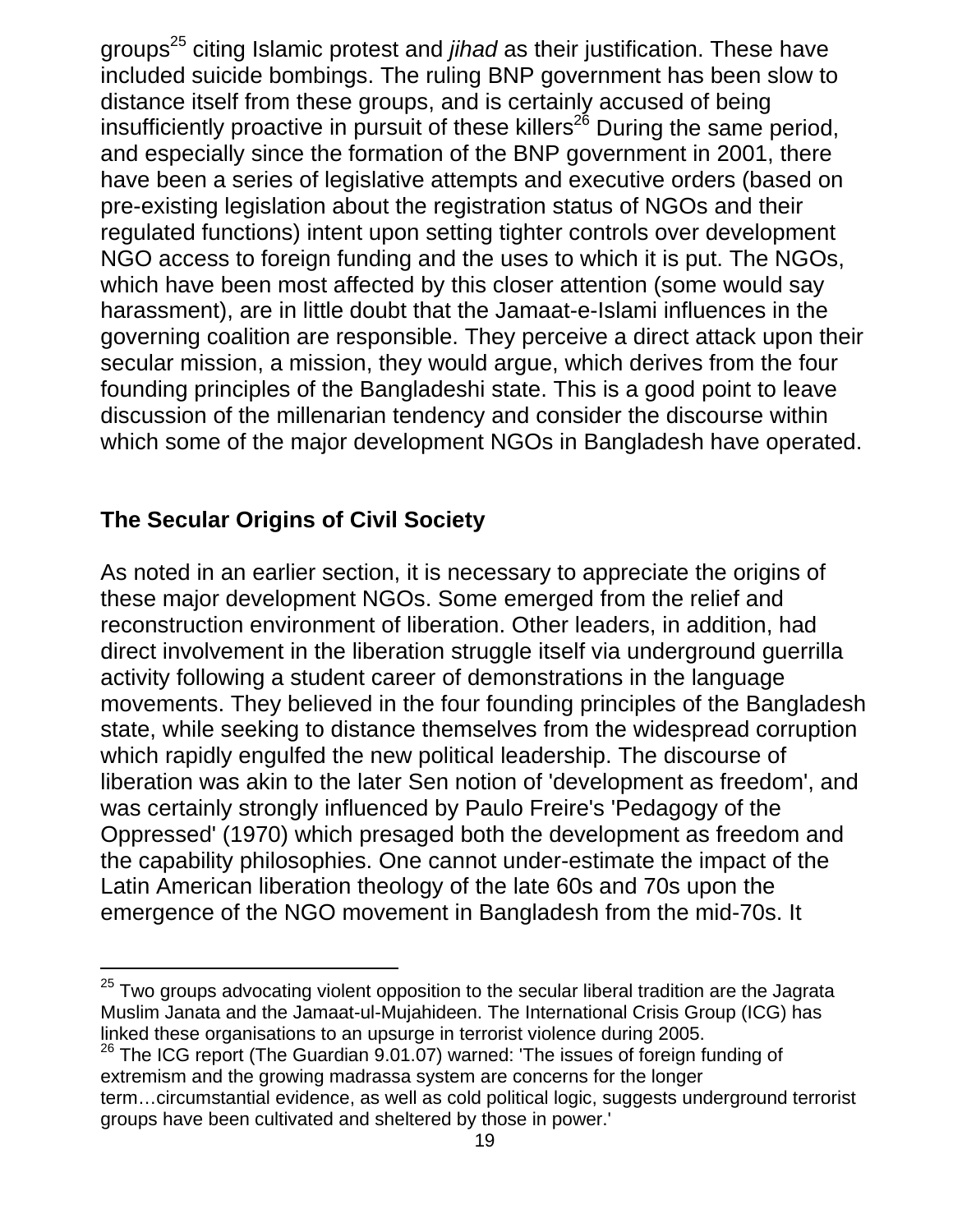offered a human development approach to the confrontation with hostile political economies<sup>27</sup>. It put empowerment and participation on the agenda, again a long time before Western development philosophers caught  $up^{28}$ . The NGO missions were defined in these terms: mobilising the disorganised poor to have collective effect upon their oppressors, while also doing collective things for themselves. It was the practical embodiment of 'structuration', even before Giddens had formulated it. It preceded Long's 'actor-oriented epistemology' (Long 1992). This was a ground breaking, paradigmatic shift. A direct challenge to the top-down, technocratic approaches of agricultural extension before Chambers, before 'Putting the Last First' (Chambers 1983), and before the 'Farmer First' discussions (Scoones and Thompson  $1994$ <sup>29</sup>.

What was the analysis, which underpinned these NGO origins? The Awami League won its 60s battles with the Punjab bureaucratic-military elite on the myth of an homogenous smallholding peasantry, bound together by Bengali identity and Muslim brotherhood - in that order. But that was a myth. Even though post-partition East Bengal did not have the extreme agrarian structures of West Bengal, Bihar, Uttar Pradesh in neighbouring North India and the provinces of West Pakistan, there was significant inequality and class differentiation based upon landowning and landholding, as well as controls over agricultural inputs, services, subsidies and markets. The early post-liberation research led by myself in the densely populated Comilla belt, east of Dhaka, revealed significant inequalities even within minifundist land settlement where a large landholding was 5 acres<sup>30</sup>. The Land Occupancy Survey of 1977 revealed for the first time the extent of landlessness, nationwide. Although there were regional variations (Wood 1981), the countryside was dominated by a petty landlord class from the old *toujidars*<sup>31</sup>, controlling

 $^{27}$  Again, an approach which preceded its adoption by UNDP and the series of Human Development Reports over a decade later.

 $28$  I recall debating empowerment ideas in the context of Marxian revolutionary positions with PROSHIKA colleagues from 1975 onwards. The examples of the Naxalites and the CPI(M) in West Bengal were uppermost in our minds, and the CPI(M) dominated the Left Front government in West Bengal from 1977 to present day.<br><sup>29</sup> I am certain that leading colleagues in Bangladesh have been major development

innovators over the last 3 decades, as illustrated in the recent Nobel Peace prize for Prof.Md.Yunus, founder of the Grameen Bank. Other leaders have also received international prizes and honours.

 $30$  See A. Huq (Ed) Exploitation and the Rural Poor, Bard, Comilla, 1976 & 1978. But also Wood (1994).

 $31$  'Toujidars': a landlord class in Bengal, as part of sub-infeudation of tax farming in the zamindari system. The *toujidar* classes in Bangladesh were especially dominant in the North and Western regions of the country at the time of independence from the British Empire, and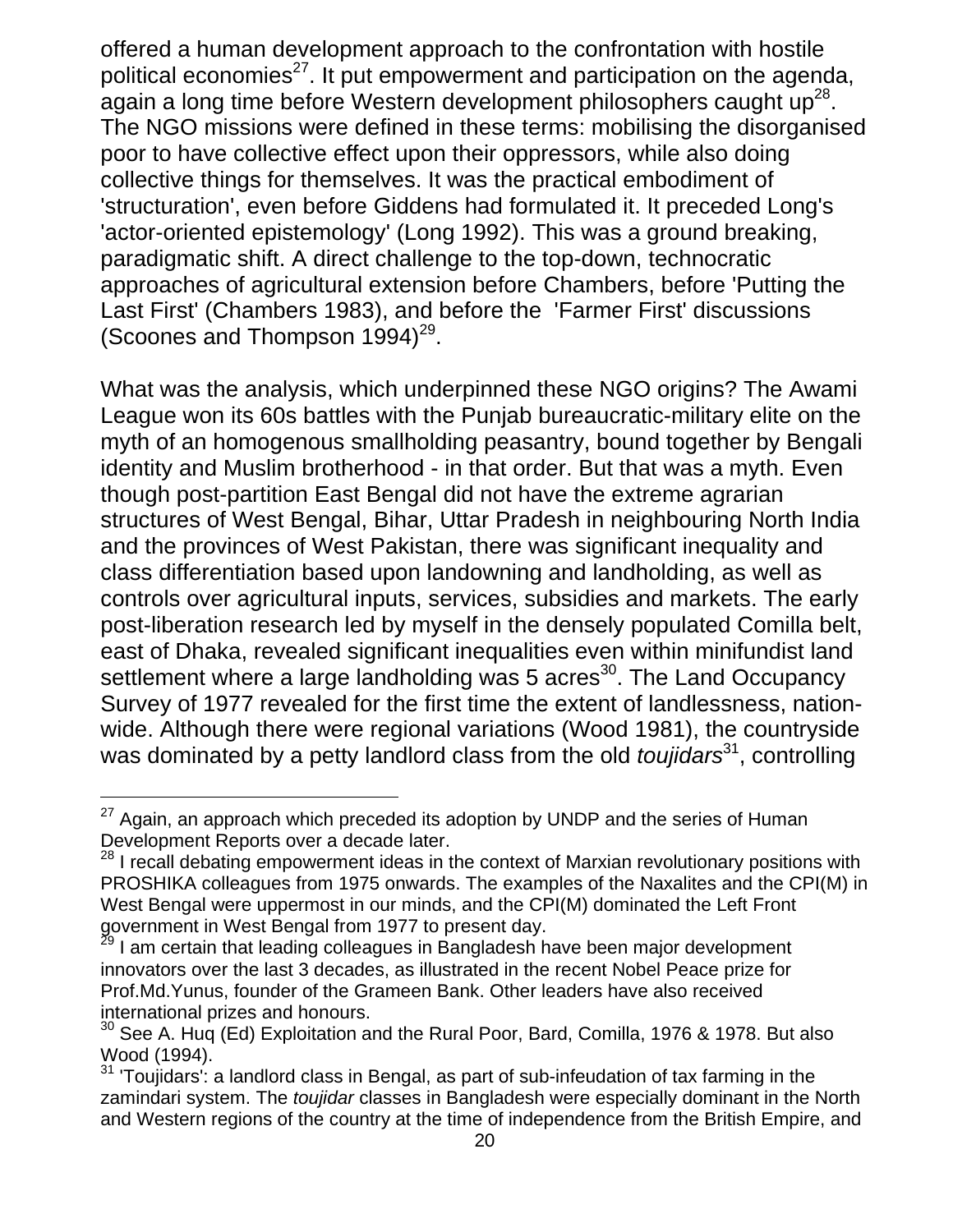sharecropping tenants, employing direct rural labour and doubling up as moneylenders. These classes came from the upper lineages (*bangsho*) and dominated local institutions at the village and sub-district levels (i.e. *shalish*/informal courts, elected local government positions, contract opportunities, and access to common land, water and orchard/forest). The tenants and labouring classes of both sexes were desperately poor, insecure and vulnerable to the slightest risk either from within the household (e.g. death of a productive member, or ill-health, or a dowry obligation) or from the local environment (e.g. floods and droughts). In these relationships, the poor were clients of patrons, tied by multi-stranded transactions. Their security was highly dependent (Wood 2001 and 2003). And as clients, they were disorganised against themselves - in the Marxian lexicon, they were a class in themselves but not for themselves $32$ . With the state in the hands of the narrow, educated, professional elites, and the business classes yet to emerge, a class based struggle on behalf of the poor had to involve some critical stance towards the state. The early NGOs such as PROSHIKA and Nijera Kori, but also including the Bangladesh Rural Advancement Committee (BRAC) which now has a more apolitical, service orientation, all shared this political economy analysis.

Obviously a key aspect of this analysis of agrarian inequality was the powerlessness of these client classes, in two dimensions. First the class basis of exclusion from education with widespread illiteracy as a result. On the eve of liberation, East Bengal has to be understood as an elite-mass society: the masses were illiterate. The scale and significance of this illiteracy cannot be under-estimated. In legal terms it meant either complete exclusion from any legal redress, or excessive reliance upon local literates who were more likely to side with, or be bribed by, the landlord opposition (e.g. in land grab cases), or most likely dependence upon the local *shalish* in which support would only come from one's own patron if in opposition to another faction leader. It meant being unable to enter into any written contract with any confidence. It meant being reliant upon others to be aware of payment and work conditions (e.g. in locally administered public works/employment/relief schemes), (Wood 1985). The early NGOs addressed the problem of literacy head-on through functional literacy

retained a position as landlords with tenants and sharecroppers, as well as employers and moenylenders. The term is fading as the agrarian structure re-configures.<br><sup>32</sup> I shall always remember listening to a brilliant analysis of local patron-client exploitation

from a poor tenant in a village near Comilla in 1974, but my informant had never travelled more than 8 miles in his 35 years, and had little knowledge that there were millions of clients like himself across the country.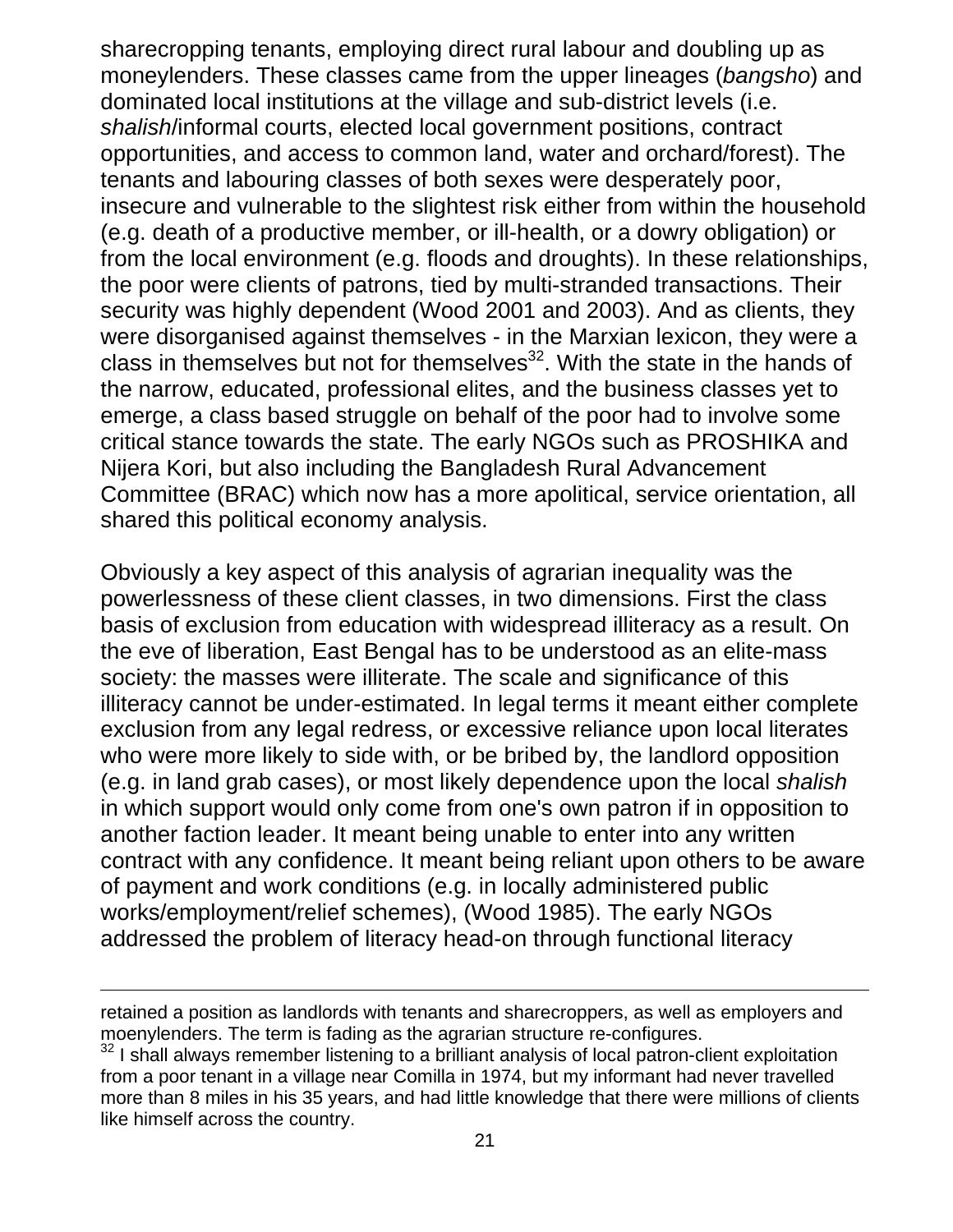programmes, again taking their cue from Freire. Functional literacy became a euphemism for broader teaching about the inequalities of the political economy, and the need for the poor to mobilise and be organised  $33$ .

The second aspect of powerlessness was gender. In many ways, BRAC was onto this dimension of powerlessness from the outset, with its initial relief focus upon women in Sylhet. But it was also clear as Grameen Bank got underway that the highest proportion of its borrowers were women. PROSHIKA and Nijera Kori had a more inclusive class analysis, in which other inequalities (gender, ethnicity, even literacy) took second place. However, gender soon became prominent for them also. Thus women's groups alongside men's groups were organised, alongside mixed groups (in which men inevitably dominated). Programmes of functional literacy for women, which also embraced family planning issues, were therefore also adopted by these NGOs. All these dimensions of inequality (and of course including the ethnic based inequalities for the Hindu and tribal minorities) involved a critique of the local alliances between religious figures and the landlord interests. It also entailed a critique of the conservative *mullahs* who were resistant to the mobility or autonomy of women and any tendencies towards their empowerment (later on this included resistance to girls' education in non-formal primary education). Indeed, it was the gender issue, and the related microcredit interventions $34$ , which became a central confrontation between these secular NGOs (with a 'feminist' dimension especially urged upon them by the external feminist representatives of donor aid) and the *ummah*, and especially the more fundamentalist wing of the *ummah*.

This is how the analysis of powerlessness in the agrarian political economy and the secular issue become intertwined. To the extent that the religious institutions and leaders were propping up the established order, as they had done in Ireland, in many parts of Europe, and in Latin America<sup>35</sup>, so were they seen as a drag upon progress, upon 'development'. But the secular stance goes beyond this and connects, as suggested above, with the four liberation principles. Thus the emphasis in these principles was upon the

 $33$  I was personally involved in sharing my agrarian political economy analysis with colleagues in both BRAC and PROSHIKA, and also less directly with some other early NGOs too. 'Exploitation and the Rural Poor' (Huq Ed, 1976 and 1978) was also widely read (hence going to second print after 2 years).<br> $34 \atop 4}$  with interest, and also directed at women

<sup>&</sup>lt;sup>35</sup> Precisely giving rise to liberation theology in Latin America among the younger priesthood, daily exposed to the injustices meted out by the established order upon their poor parishioners.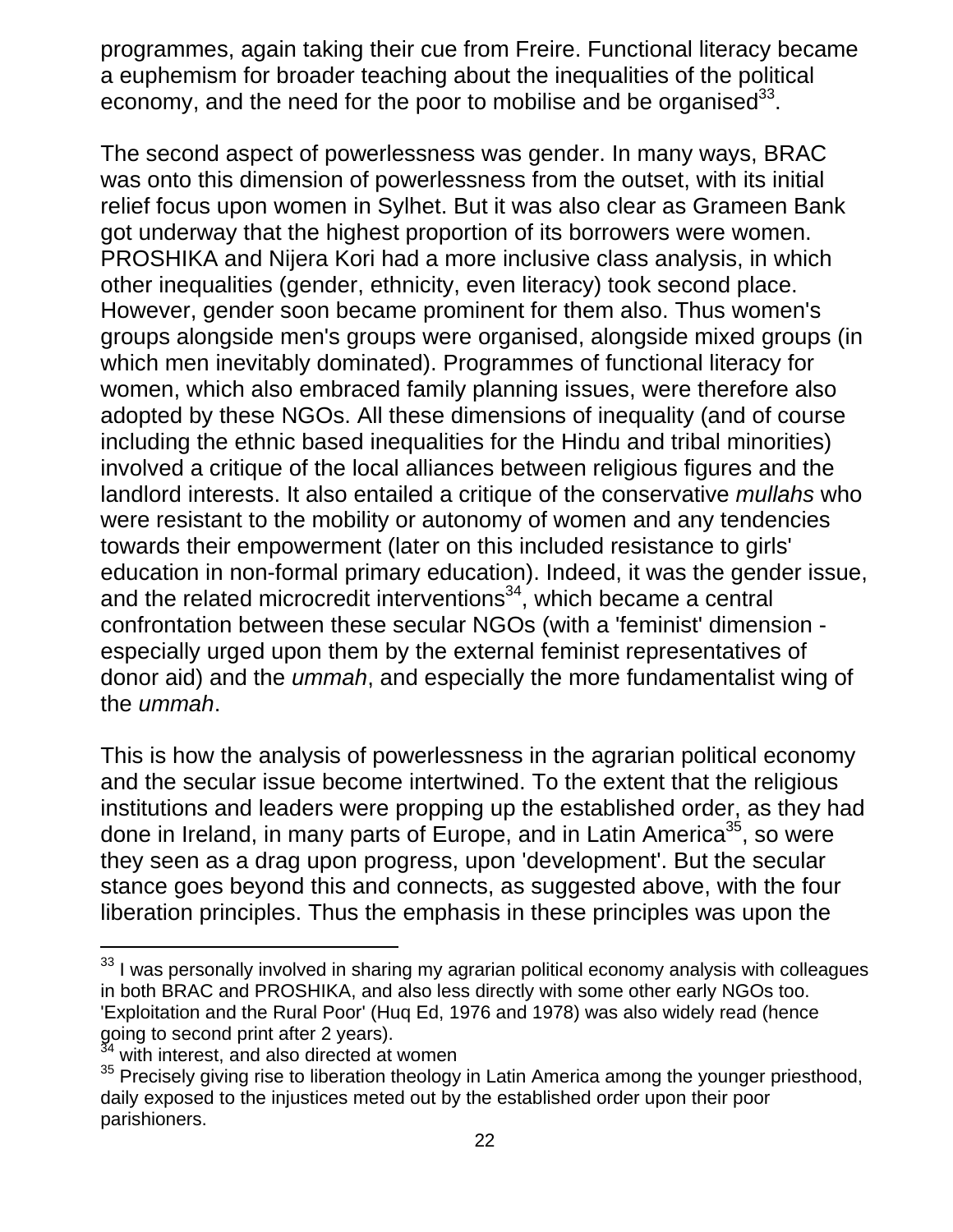specificity of being Bengali, whether Muslim, Hindu, Christian or tribal. PROSHIKA has most obviously stayed very loyal to this principle and is very explicit in this aspect of its mission. Some observers would argue that this clear stance is partly the cause of its harassment at the hands of the BNP led government since 2001. However, PROSHIKA has not been alone. Before GSS was dissolved<sup>36</sup>, it also had a strong secular stance, led by a classic leader from the literati, pre-business, establishment. Likewise, Nijera Kori and many regional NGOs within the Association of Development Agencies in Bangladesh (ADAB). BRAC held this stance, especially in the practice of its large-scale non-formal primary education programme. Indeed in the late 90s, it was the BRAC schools which were being burnt down by fundamentalist militants, though it was PROSHIKA rather than BRAC which chose to organise large-scale demonstrations in protest over these attacks<sup>37</sup>. The BRAC leadership preferred to defend itself through quieter diplomacy.

It is important to appreciate the symbolism of liberation in political and populist terms. We have a good test of this by comparing the 1991-1996 period of the first BNP led government with the 1996-2001 Awami League government, and again thereafter. During the military regimes and the first BNP government, there were few pictures of Sheikh Mujibur Rahman in public places, including offices and school classrooms. The liberation discourse was marginalised from the language of government. If any memory was to be institutionalised, then Begum Zia as Prime Minister was concerned to justify the actions of her late husband General Zia Rahman, who had emerged victorious from the coup sequence of August-November 1975, and ruled (sometimes viciously $^{38}$ ) until his assassination in 1981. To justify her husband, the liberation discourse had to be downplayed to the point of almost being forgotten. This was quickly reversed after the Awami League's victory in 1996. The pictures, posters and placards of Sheikh

 $36$  Gono Shahajo Sangstha had many problems from the mid/late 90s in terms of management and donor funding, so its secular position was part of a wider problematic picture. It may yet revive as an organisation, having completed a number of court cases over registration status, mission and management.

 $37$  There was a significant incident in the 90s in the eastern district of Brahmanbaria, in which pitch battles were fought between PROSHIKA led protesters and Islamic activists.

 $38$  He actually authorised the bombing and strafing of the Bogra cantonment soon after taking control in order to put down or intimidate into submission the *biplopi* (revolutionary) forces. These were supporters of Colonel Abu Taher, the military hero of Liberation in Bangladesh and who had deployed his supporters to free General Zia from brief incarceration after the first coup in August 1975 and thus ensured his victory in November 1975. Zia subsequently hanged Taher. (See Lifschultz, 1979).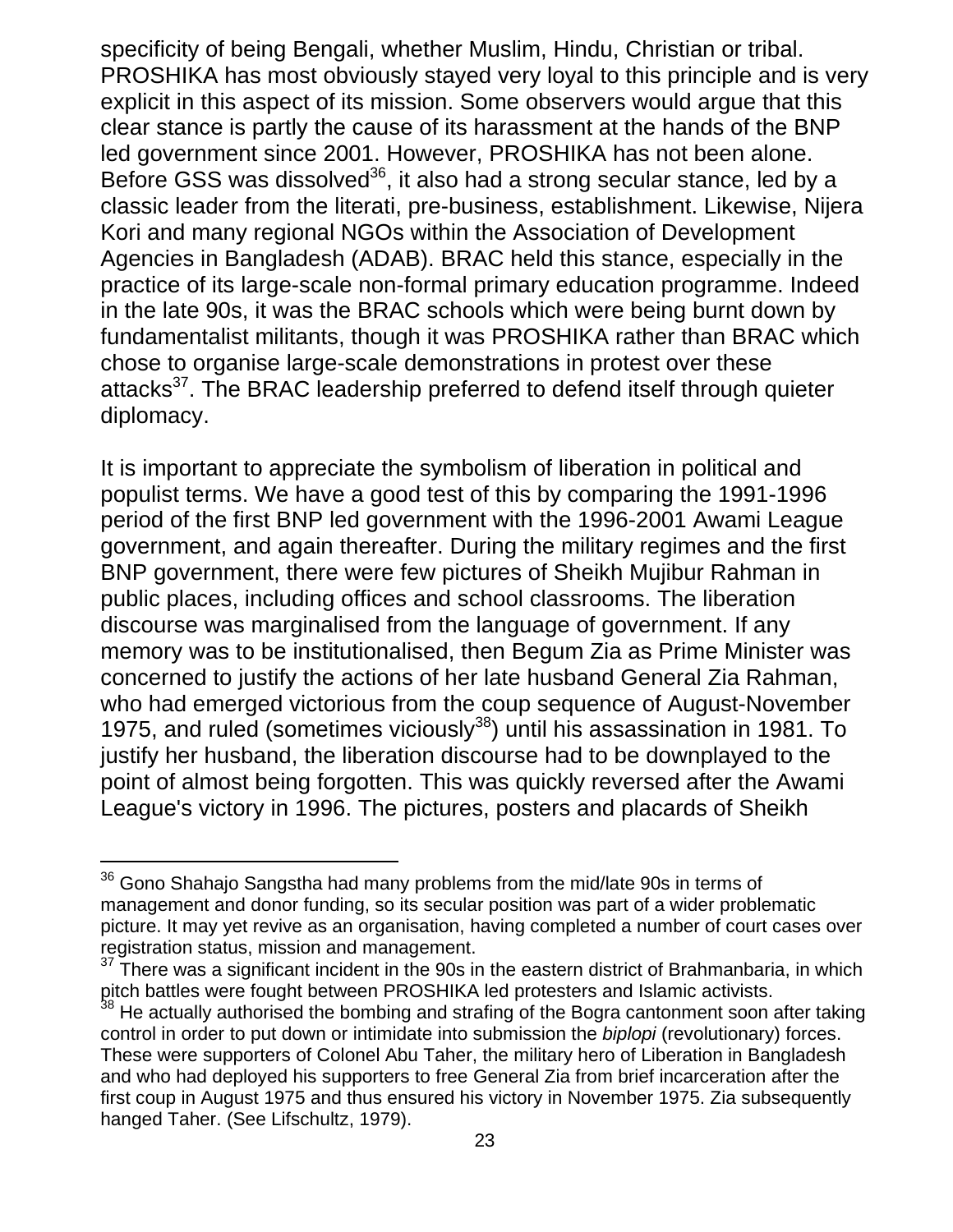Mujib appeared everywhere. In the press, the discourse was back - though notably softer on both secularism and socialism. Some accommodation with Jamaat-e-Islami was found, and the neo-liberal structuring of the economy could no longer be reversed: for example the public distribution of agricultural inputs through the Bangladesh Agricultural Development Corporation (BADC) had long been displaced by privatisation and market outlets. But liberation was clearly re-visited and the Bangladeshi-Bengali issue re-awakened. Deals with the old Awami League ally (i.e. India) were quickly done over the controversial and long standing disputes over managing the lower Ganges waters, thus cementing the Bengali affinity in the region. The slow but steady trickle of out-migrations of Hindus across into West Bengal or Assam slowed down. The minorities felt more secure.

A critical aspect of this symbolism resided in the materials for functional literacy training as well as the popular theatre performances across the villages. Here PROSHIKA and GSS had much in common but other NGOs also followed suit. Although these materials and performances had not been dormant during the military and BNP periods, popular theatre certainly reemerged strongly when the Awami League gained office. Given the continuing widespread illiteracy across Bangladesh, popular theatre troupes passing through the villages have always the traditional form of cultural bridging between elite and mass. NGOs adopted this cultural medium, adding key political, socio-economic and cultural messages to the drama. The scripts, costumes and exaggerated performances are not very subtle as *mullahs* are ridiculed for their fundamentalism, landlords and the military for their collaboration with Pakistan and Islamic/Urdu impositions, officials for their aid corruption, and politicians, moneylenders and local contractors for their exploitation of local labour. Excessive patriarchy is also sent up. It is all caricature. For those who have never witnessed one of these performances, they resemble an English pantomime. There is a stage. There is lighting. They are staged in the open air, at night, to large audiences cross-legged on the hard baked mud of a courtyard, surrounded by stalls selling snacks and trinkets. The audience is lively. There is much laughter but also identity with the storyline and characters and so moments of intense and serious engagement with much nodding at recognised themes. A further step in these performances is when some of the local audience have been selected earlier in the day to play minor roles. As they ham it up, so their friends and kin urge them on with clapping and cheers. The liberation principles define good and evil and wrong-doers always end the evening shamed and humiliated as the secular heroes deliver the final speeches and the political messages are driven home. Of course, in a village nothing is secret. So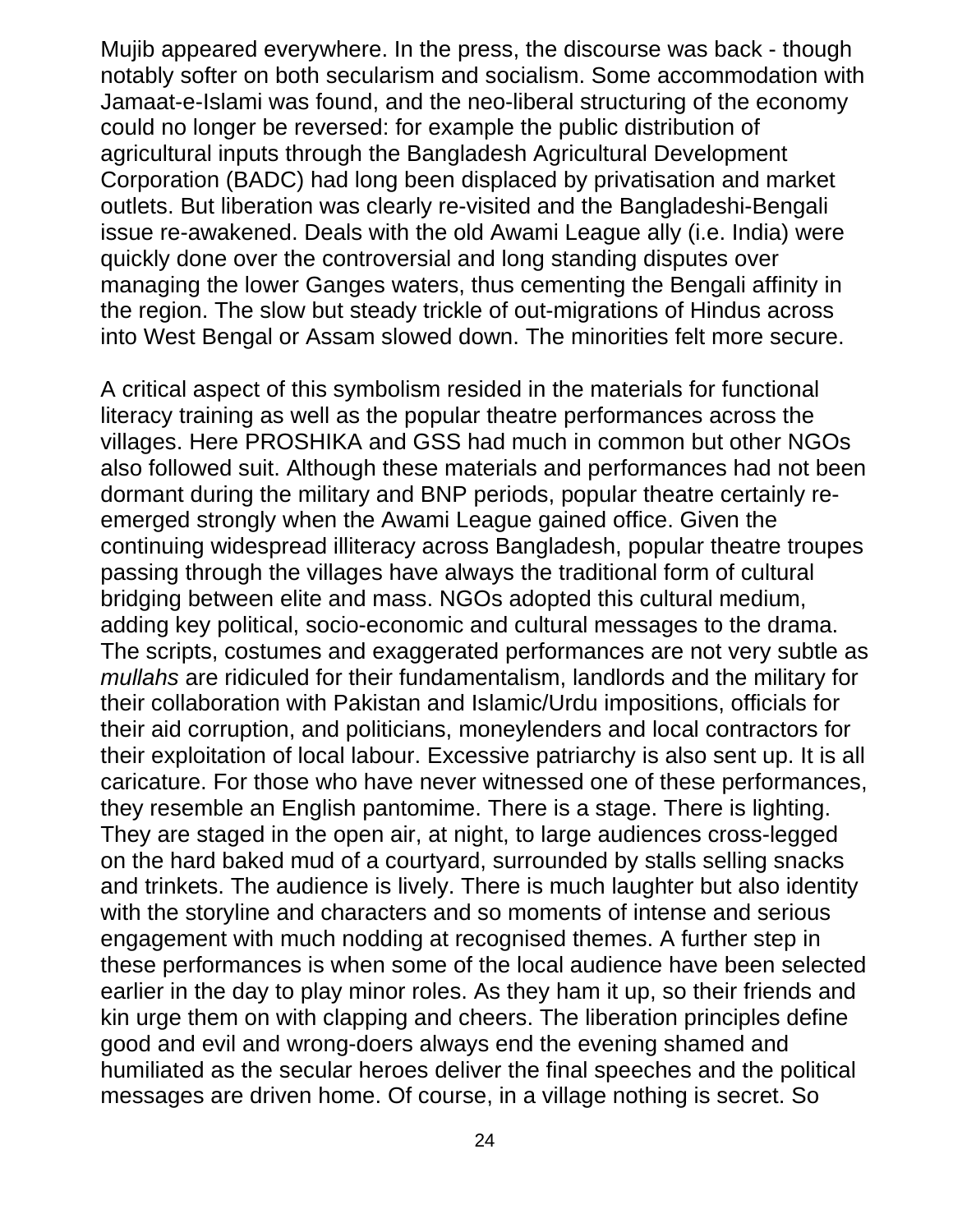while these performances may be staged in the poorer *paras*<sup>39</sup> of the village, the 'spies' are everywhere both in the audience and sometimes rather obviously standing at the edges. Typically the sons of landlords and contractors will be identifiable by their cleaner clothes, shoes, wrist watches and hair cuts, and by their demeanour - glowering.

I have dwelt upon this description at some length, trying to 'bring it to life' in the imagination of the reader, because these are frontline representations of the secular-religious divide, the political loyalties, the form of nationalist identity, the clash of values. The re-invigoration of the liberation discourse during the 1996-2001 period and the accompanying confidence of the secular-radical movements to deploy the 'safe' liberation discourse for a renewed mobilisation around the inequities of the political economy, which were by now significantly urban as well as rural, sharpened the terms of potential conflict. When the BNP-Jamaat coalition regained power in 2001, scores were to be settled and the fulcrum of political discourse re-located as the discourse was again marginalised. However, this was not just tit for tat factional oscillation. Structural changes, globally and nationally, continued through these periods of government - in other words combined and exclusionary growth had deepened, producing not only new global reference points but also heightened senses of relative deprivation among the dispossessed urban lower middle classes. The global reference points have been increasingly but erroneously represented as a clash of civilisations (Wood 2006), but certainly reproduced internally as a tussle between versions of civil society, jointly despairing of state failure but having contrasting recipes for improvement.

Thus Bangladesh, interestingly, represents a vital site of contestation between the competing traditions of secularity and the *ummah*, and thus between western (donor led) conceptions of civil society with a rights based agenda and a more faith-based fundamentalist basis of political inclusion and incorporation. Some NGOs, with a previously secular perspective in Bangladesh, have opted to avoid engagement with this dilemma by repositioning their profile solely in terms of service delivery and choosing not to guide any empowerment outcomes from such service delivery. In the context of increasing violence from militant Islamic groups, these NGOs are keeping their heads well below the parapet. Other, often more recent,

 $39$  'Para' is a distinct residential location within a village, often able to trace several generations of genealogical descent. They are likely to have their own patrons drawn from the stronger lineages, and perhaps their own mosque too. They are similar as a notion to *mohallah* in Pakistan.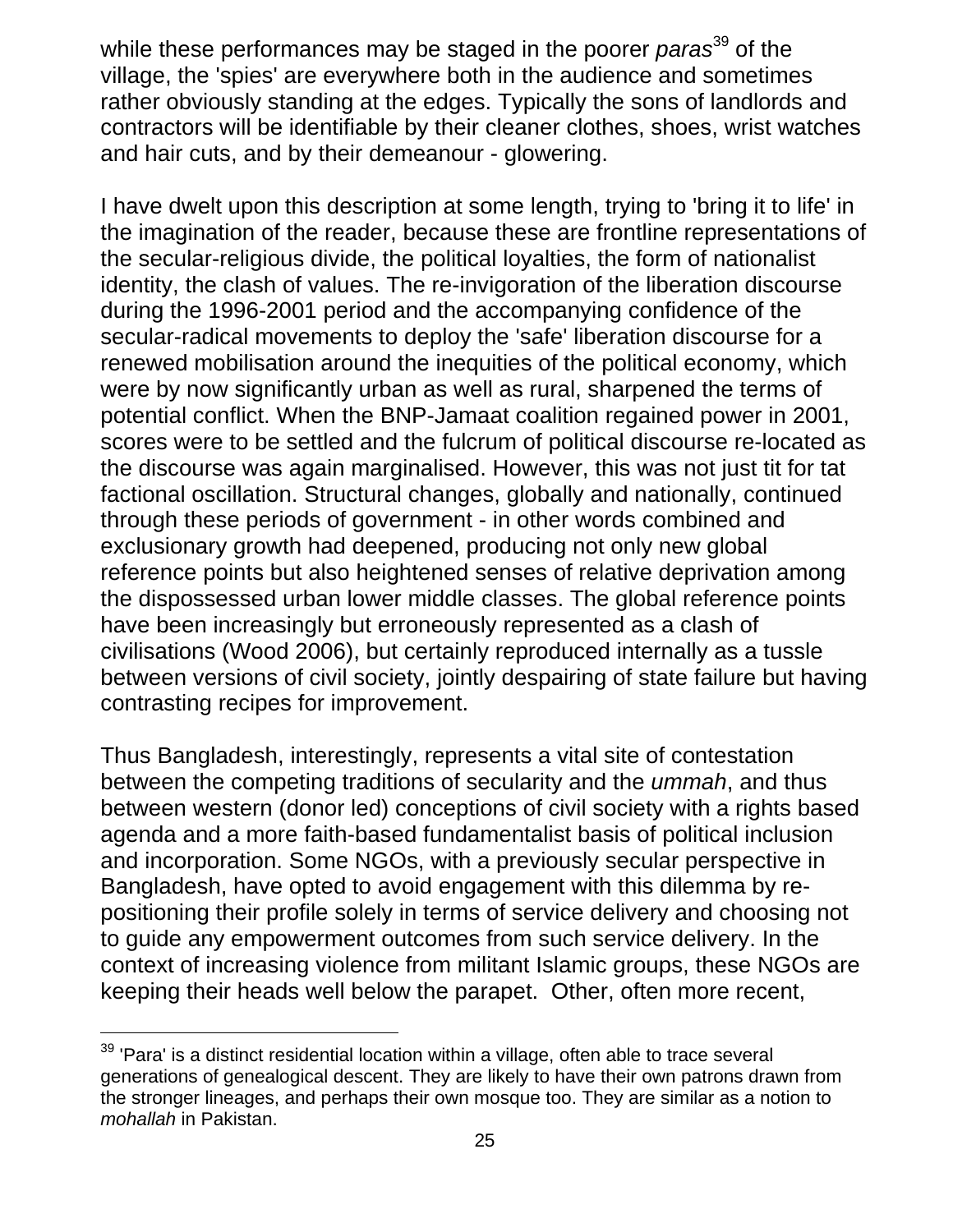NGOs have been formed with a much clearer 'Islamic values' purpose from the outset and are comfortable with their incorporation into a concept of *ummah*. However, there remains a significant sub-set of NGOs, with secular origins, which are trying to steer a complex course. On the one hand, they are determined to pursue the normative assumptions of secular democracy by advancing a rights based agenda, with the issue of women strongly in their discourse. This rights agenda refers to essential 'liberal' principles of the autonomy of the individual, and directly addresses issues of governance and corruption. At the same time, these same NGOs are trying to avoid the tag of being anti-nationalist and the accusation of aping the donor, western agenda. Thus they are also embarked upon a basic struggle and contestation over the meaning of nationalism in Bangladesh.

### **Dilemmas for Civil Society**

There is clearly a risk in writing just before the 2007 election, to be conducted in an environment of intense procedural distrust, nation-wide strikes and *hartals<sup>40</sup>* and rising political violence. At this point several outcomes are possible. The elections will be further postponed due to these conditions, with a state of emergency declared, backed by the military. Or they are held but the outcome so heavily contested with accusations of foul play (more likely if the BNP coalition wins again at the expense of the Awami League led opposition) that resulting instability will require military intervention. Or the Awami League will actually win but bring down more violent militancy upon its head and will find it enormously difficult to hold onto power<sup>41</sup>. Under any of these conditions, the challenges to the idea of civil society promoting the interests of a mass underclass are immense. The society is at a crossroads. Will it retain a political culture based upon secular democracy and a separation between civil society and the state, albeit heavily eroded by successive military governments and pervasive problems of corruption and poor governance? Or, within the context of global and domestic faith-based movements, will the political culture of Bangladesh evolve in ways which confront the normative assumptions of secular democracy and state-civil society separation? Will the Islamicisation of political culture, now evident within the country, re-order the discourse about

l  $40$  'Hartal' is a standard instrument of widespread public protest in Bangladesh, involving the shutting of shops and attempts to close other services. They are often achieved through intimidation by organised elements of the political party or movement calling for the action.<br><sup>41</sup> While writing, the first of these options has occurred. The situation is unfolding and for the moment revolves around preparing a more up to date voters list.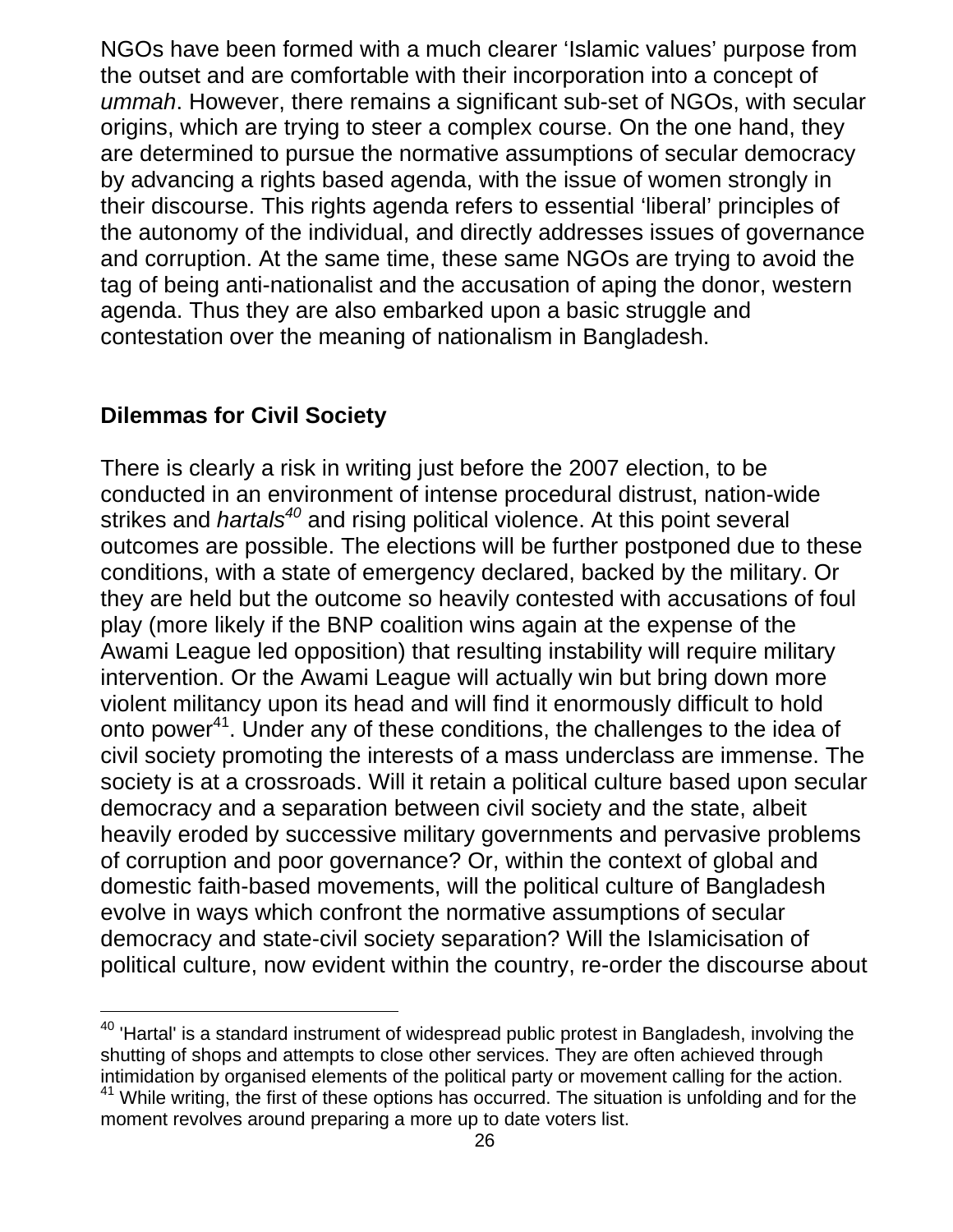civil society and the role of NGOs towards the notion of the all-embracing *ummah*, or community?

The latter of these options is a complex proposition. The 'western' reaction to the problematic state in terms of legitimacy, corruption and poor governance is to promote the idea of a strongly independent civil society, represented by organisations with their various respective constituencies. These engage in advocacy and lobbying to improve the functioning of the state, with the implied threat that if governing elites do not improve they will never attract or retain the loyalty of constituents who will end up creating alternative movements and oust those elites from power. Recognising that that can be a long process, organisations within civil society also actually perform service functions for those they represent, as well as encouraging forms of organised collective behaviour so that poor and vulnerable people can help themselves while states and markets fail them. Within these notions of improving the functioning of the state there is clearly a rights based agenda which entails a broader notion of citizenship both in terms of entitlements and expectations of protection and service, as well as the capabilities and agency to ensure that the correlative duties of the state are performed. Capabilities and agency are required for people to help themselves too: individually in the market or through collective action. This is the agenda which the western donor community supports in Bangladesh through its aid priorities. It is a stance derived from the European Enlightenment and western political philosophy. Even when the state is functioning reasonably well, this philosophy holds that vigilance is always required via the organisations of civil society to ensure standards of acceptable governance, protection and service. To do that job well these organisations always need to be independent of the state - hence the principle of separation. This is the account of liberal, secular, democratic political culture. This is also a notion of 'gesellschaft', of organisations or associations deliberately created for a purpose, and deliberately and voluntarily joined. The plurality of these organisations in a society keeps the exclusive demands of each other in check.

It is this version of political culture, which is under threat in Bangladesh. The threat is also a reflection of contestation globally between the merits of secular democracy and theocracy as systems of government. Widespread corruption and poor governance is seen by some faiths as a failure of the liberal democratic path, which therefore needs to be replaced. Liberal democracy over-privileges individuality and self-interest. It appeals to venal instincts and encourages corruption and personal acquisition. Such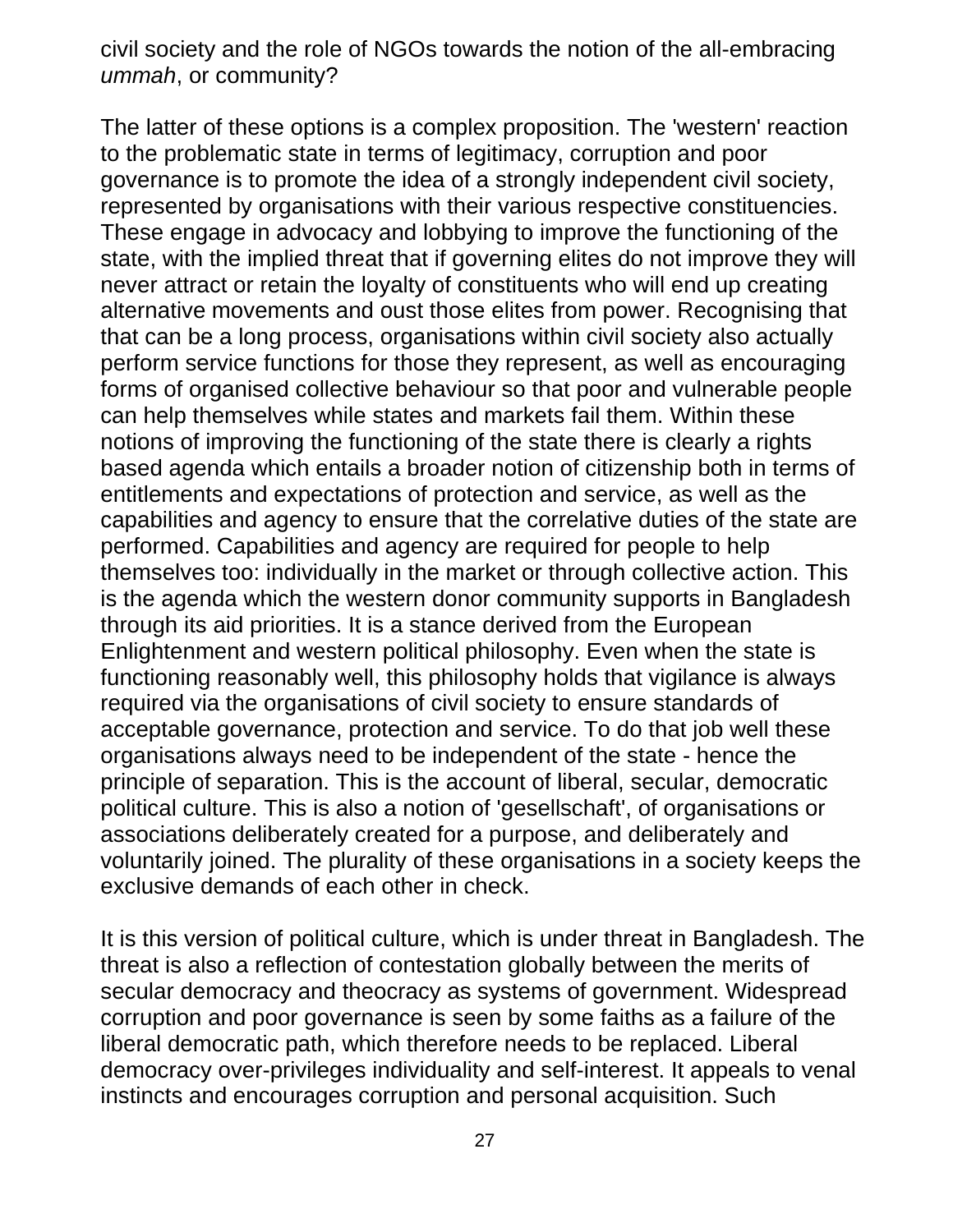individualism is immoral and favours the already advantaged. These failures are excluding the faithful poor and thus breaking up the superior notion of community or 'gemeinschaft', in which people are members through birth and belief. Thus faith is public not private and should guide political behaviour and social capital. Thus the state and any other organisations in the society, including market ones, cannot be distinguished as having different moralities checking the potential excesses of each other. With the pre-eminence of faith, theocracy is the logical form of rule since the leaders of the faith are by definition trustworthy. This is the *ummah* conception of political culture, in which the idea of separate civil society is nonsensical. This was the origin of Gellner's critique.

Mesbahuddin (2007) argues that something of value is being squeezed out and lost in this stark contrast between western liberal democracy and Islamic ideas of *ummah*. In other words, is it possible in Islamic societies to conceive of Islamic civil society? Such a proposition would mark out an educated, moderate Muslim middle class, prepared to honour their faith privately and be guided by it in their personal behaviour, but keen to accept the principles of democracy and pluralist institutions keeping each other in check rather than relying upon a theocracy<sup>42</sup>. In so behaving, they would be distinguishing themselves from Wahhabi millenarianism and accepting that human agency in the material world can change fortunes and improve livelihoods. They would be fighting for inclusion for themselves and poorer others, and they would be deploying religious identity inclusively rather than as an instrument of social closure and exclusion. Because they were not claiming public universalism for their faith, others outside the faith would not automatically be dispossessed of citizenship. That would be an important contrast with the fundamentalist agenda.

How should we map these dilemmas for civil society onto the stances of the NGOs in Bangladesh? The problems of choice for NGOs with a rights based, western stance are compounded by the issues of nationalism and sovereignty, as they are being re-defined by these processes of Islamicisation. In other words, it is not a straightforward contrast between

 $42$  Perhaps an approximation of this process has been Ireland, where the rule of the clerics has faded without the populace losing its faith and personal worship. The regionally concentrated born again communities of middle America also operate in the space between strong, fundamentalist faith, guided by evangelical leaders, but remaining, at least so far, citizens in a liberal democracy - thus being part of civil society. The Pentecostal movements in Latin America are in a similar position in the sense of being separate from the state rather then intent on merging with it.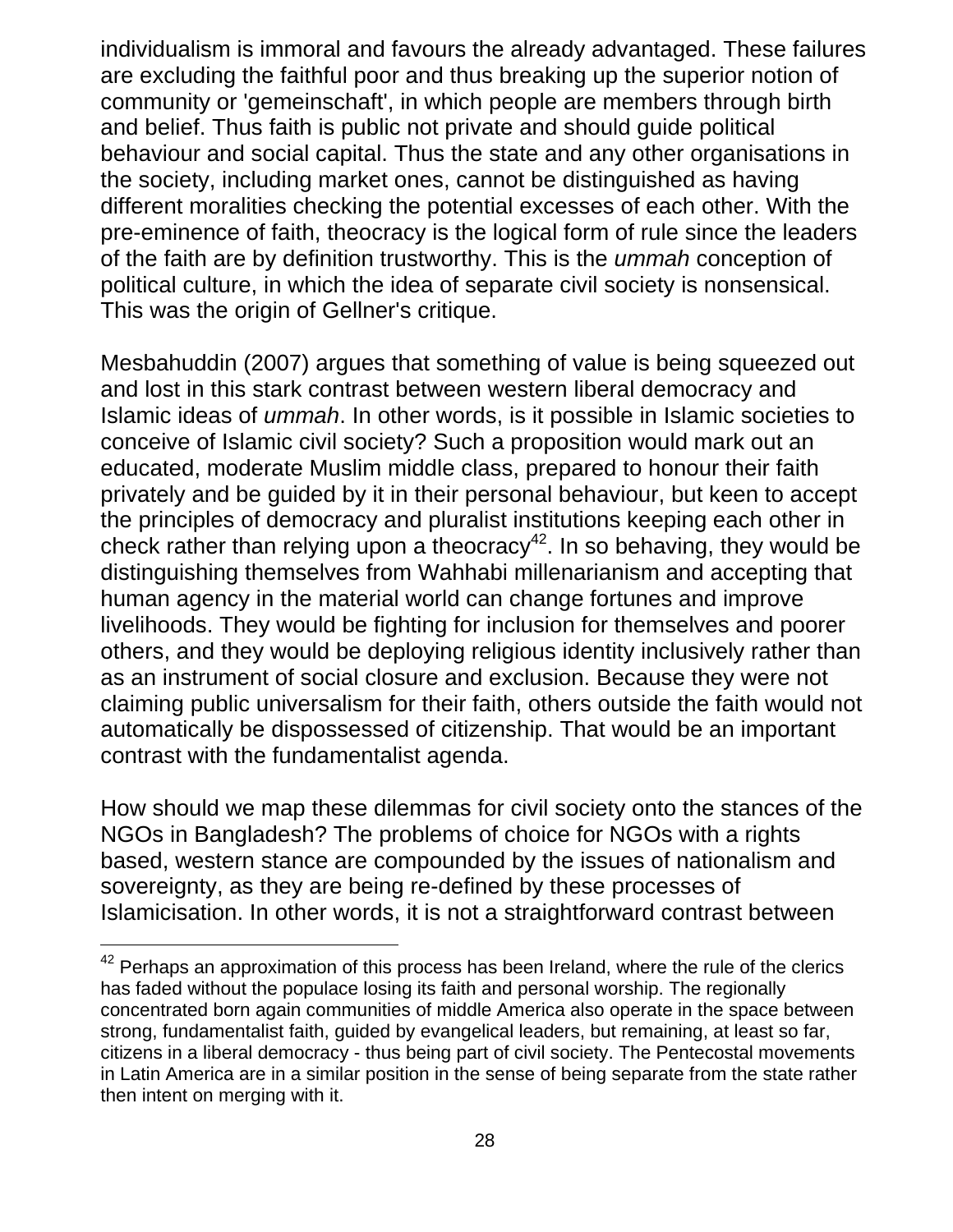secularism and faith based movements. There is also a further complicating dimension: the rights of 'beneficiaries' in relation to the NGOs which operate in their areas and dominate some of their options and opportunities through services and microfinance, in return for some evidence of loyalty. We too easily forget that the clients of NGOs are supposed to be independent citizens with the freedom to be serviced by a plurality of agencies across the state-NGO divide, as well as to have their own values and the freedom to express them. Thus NGO leaderships and their staff may be secular, for example, while their beneficiaries or followers are also being courted by the local *mullahs* and the agents of political parties, as well as other NGOs, bearing gifts and incentives. Thus NGOs on a continuum of stances across the secular/fundamentalist divide end up having a composite profile which reflects a combination of levels: the international discourse about civil society in the context of global categories, the national political culture and the various local political cultures.

A single NGO may not be exactly the same at each of these levels because their stance is affected by the conditions and required compromises and negotiations at each of these levels. Obviously too great a dissonance of stance between these levels would reveal an NGO as hypocritical and untrustworthy - so there has to be a degree of consistency. But it has always been clear in Bangladesh that an NGO may be strongly secular and rights based at the national level (and seeking donor endorsement and funds thereby), while having to do 'deals' at the local level, and having to moderate its objectives (Devine 1999). These deals have involved local *mullahs*, landlords and *mastaans* along with the agents of political parties, local officials and contractors. And according to location, the local deals are not the same. Perhaps more compromises with Islamic sensibilities in the more conservative areas, especially in the Eastern and North Eastern parts of the country. These compromises might be fewer female teachers in the non-formal primary schools; or at least accepting more constraints upon their modesty and mobility. It might be a less aggressive programme of labour rights for women in the local rural works programmes. It might be a modification of interest rates on loans. It might be that women can only meet behind closed doors rather than in open spaces. It might be accepting that locally mobilised groups cannot be mixed gender. It might be conceding the claim of the local mosque to *khas*<sup>43</sup> land and water resources. It might be accepting that local *mastaans*, contractors and officials will have to enjoy some rent at the expense of local labour, thus limiting their employment

<sup>&</sup>lt;sup>43</sup> Untitled land arising from intestate wills, or government under-utilisation, or disputed land arising from migrations since Partition.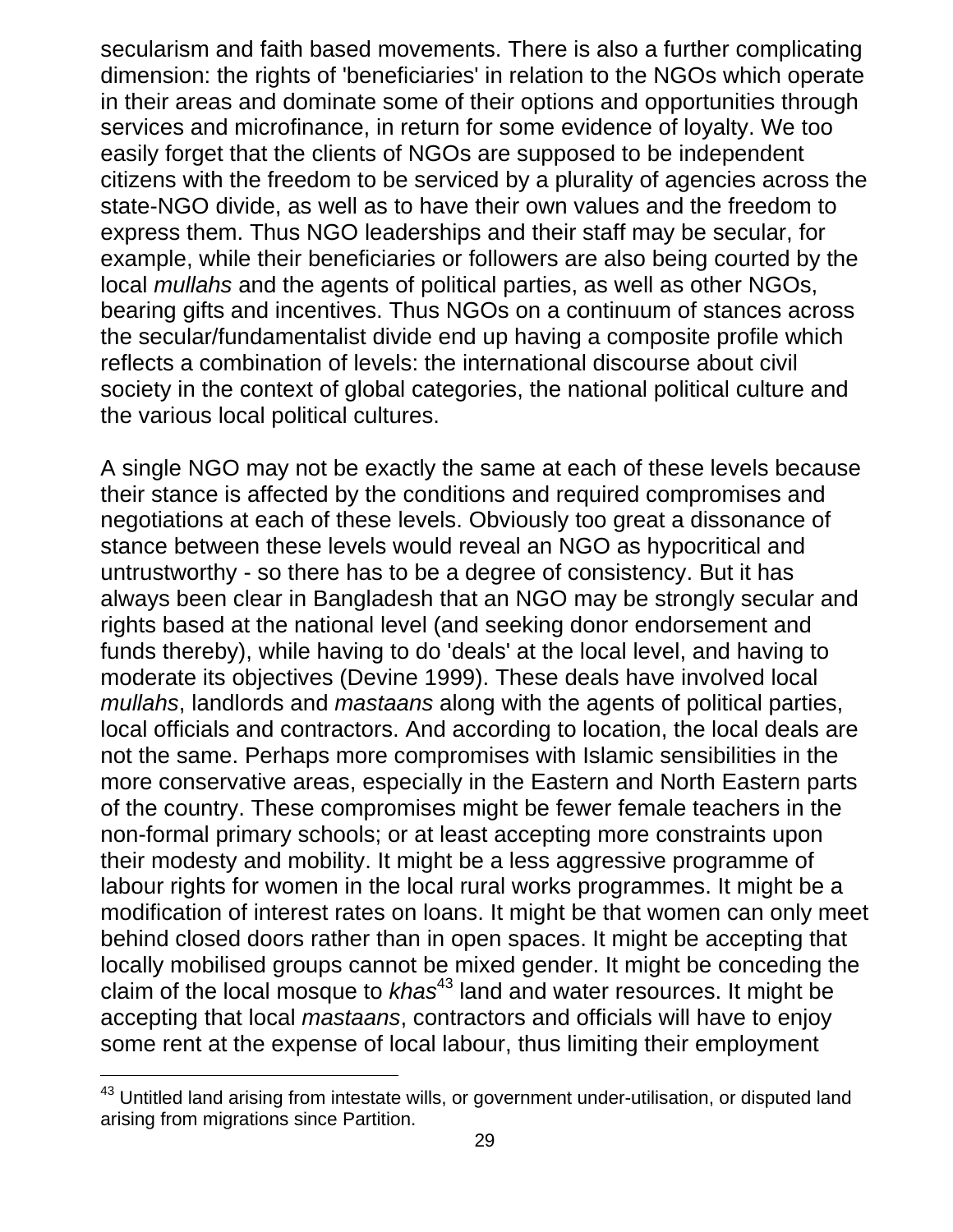rights. The realities of local power have always circumscribed the rhetoric of NGOs at the national level. It is also the case that NGOs vary in the compromises they are prepared to make at the national level, with some of them making continuous incremental adjustments to the shifts of political culture in the context of Islamicisation while others have more determinedly defined their line in the sand nationally while making tactical deals locally.

### **Conclusion: the Shifting Rights Agenda**

By recognising these complexities, we can understand that we are not looking at a situation of simple opposites as in the formulation: secularism or fundamentalism. At the same time, it is convenient for manoeuvring protagonists to mutually label and 'other' in this way (Wood 2007b), and this is becoming the mode of contestation in Bangladesh. This construction of each other is not only a recruiting device, it is a move into a subtle form of identity politics which is cutting across the original class analysis of the Marxian political economy as applied to Bangladesh and even more dangerously at the global level too. This means that the rights agenda itself is being re-formulated away from class and vertical inequality notions towards horizontal inequality notions. From a Marxian perspective, the danger lies in dividing the poor among themselves along variables which are less significant to the explanation of material poverty and more to do with broader, less material and more spiritual notions of identity, dignity, avoidance of alienation and conceptions of wellbeing<sup>44</sup>.

This shift in the rights discourse has wider implications. It takes the notion of empowerment, the early mantra of development NGOs in Bangladesh, inspired by Freire, into different territory. Empowerment becomes more expressed in terms of faith identity as a deliberate challenge to the class and secular notions of empowerment arising from the inequality discourses of the West. I have argued earlier that, in my judgement, this is a function of global combined and exclusionary growth in contrast to the more familiar Marxian proposition of combined and unequal growth. There are further, theoretical as well as nationalist implications of this trend.

Theoretically, if empowerment is being re-defined, then so too are broader notions of human development and indeed wellbeing and a western

l <sup>44</sup> See the publications arising from the UK-ESRC funded Wellbeing in Developing Countries (WeD) research programme in the Faculty of Humanities and Social Sciences at the University of Bath.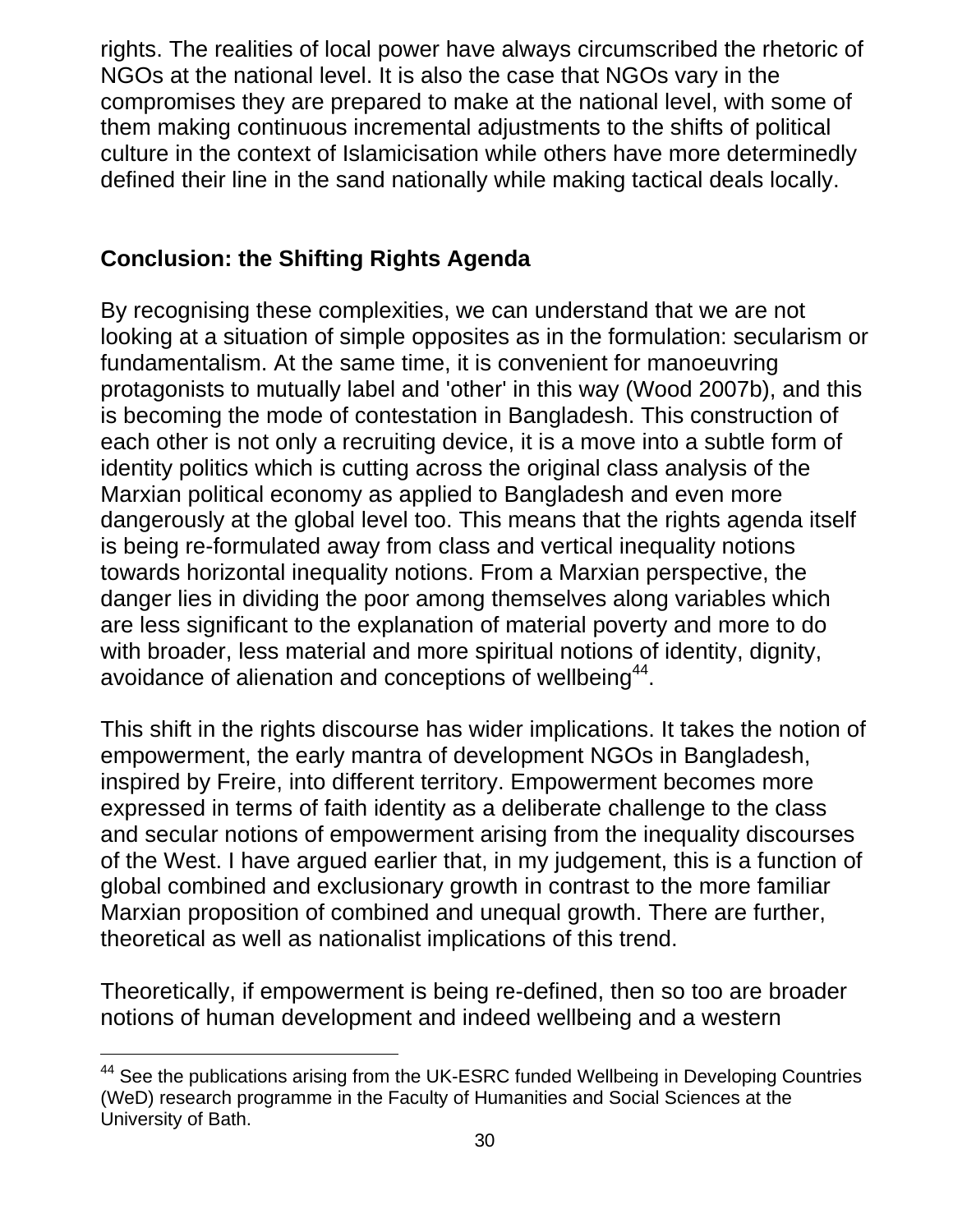discourse about agency. This is complex to summarise. The western discourse about development shifted from the orthodox development accounting of the World Bank and friends in terms of material indicators of poverty which were deployed to rank comparatively the development status of different countries. This shift was expressed in the thinking of the Human Development Reports arising from the UNDP since 1990. These reports introduced process and input indicators, requiring an underlying approach to human agency as the principal vehicle of change. This paradigm shift in measuring development and forming a more nuanced view about poverty and wellbeing drew upon three intellectual traditions: the structuration of Giddens; the capabilities of Sen; and the positive understanding of citizenship advanced by Rawls. Each of these themes argued normatively for the rights of human agents to engage with and transform determining structures whether embodied in the state or the market. Each was concerned about how to bring those rights about. Each therefore converged upon the formula of 'development as freedom', although this phrase was specifically popularised by Sen. The principles of agency derived from these three traditions found their way into the Human Development Indicators, via the pioneering transformative and applied thinking of the late Mahbubul Huq. Implicit within these indicators were concerns about the quality of life and wellbeing (and for me that includes a preoccupation with alienation), as well as, towards the later 90s, security (Wood 2007a). Two dimensions of freedom emerged: human development as freedom to, and human development as freedom from (i.e. from political oppression and economic powerlessness, via social protection).

It is this discourse which is now being challenged by fundamentalist millenarianism and the politics of identity at national levels, like in Bangladesh, and globally. Agency, capabilities and citizenship are all redefined within an embracing notion of faith and *ummah*. In a 'consensual' theocracy, what is there to struggle against? In what sense does one part of society need to regulate the behaviour of another part of society when separation between public and private, between the moralities of state and market cannot be conceived? What is there to lobby for in a civil society process when all are part of the same gemeinschaft? Thus the concept of rights can only be applied at a level of conflict between believers and nonbelievers, rather than between believers.

It is in this sense that a basic clash of values about principles and rights increasingly prevails in societies like Bangladesh. Part of the respective political missions within the country is to harness and capture the emotive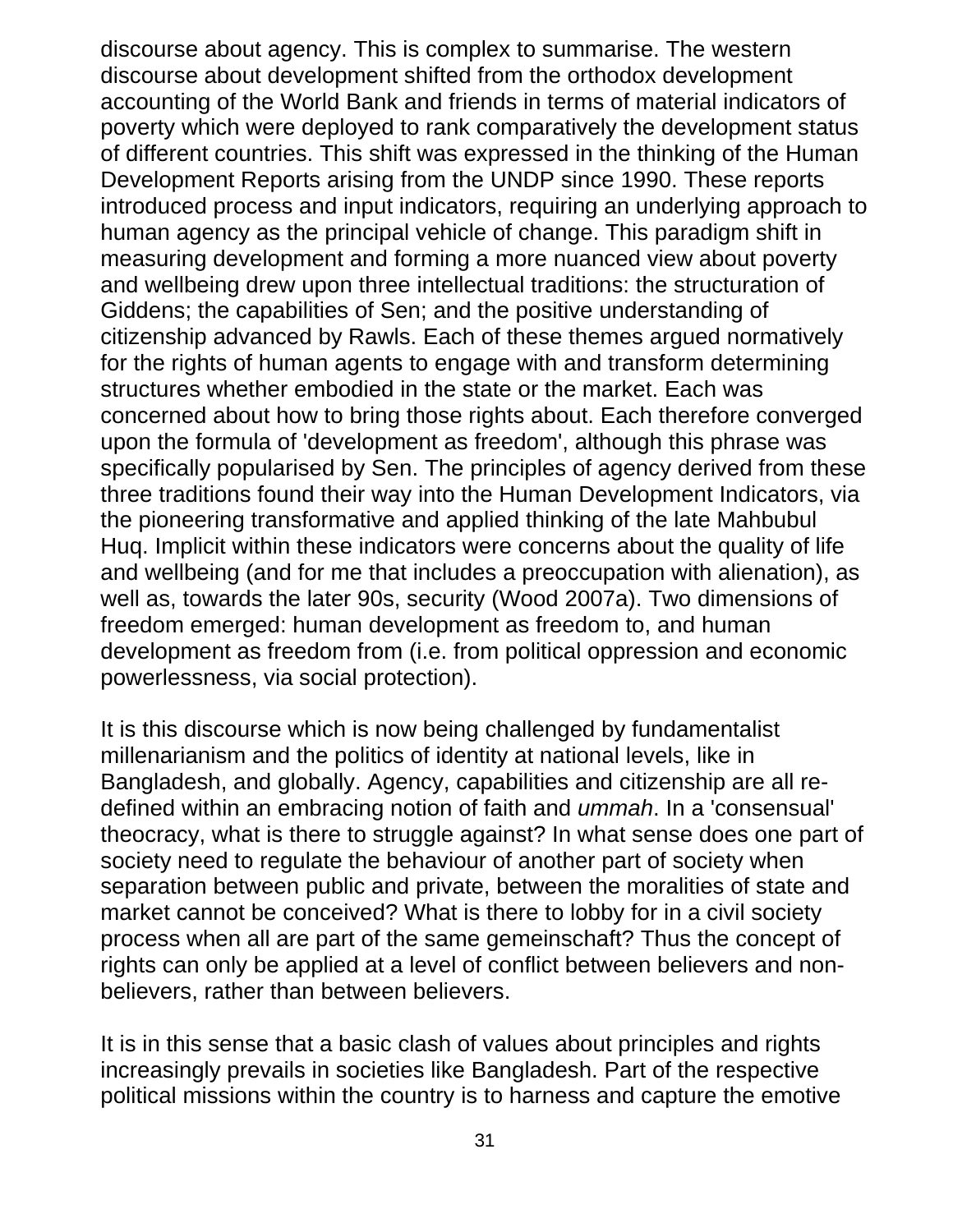discourse of nationalism to one's own version of human development and wellbeing. It is in this way that the western discourse about rights in Bangladesh is more easily wrong-footed precisely because it is external, and derived from 'othered' intellectual traditions. And it is in this sense that the four principles of liberation are under severe threat as the defining variables of Bengali nationalism in Islamic Bangladesh. Those NGOs espousing the western rights and human development agenda are thus manoeuvred into being treacherous, anti-nationalists. They are increasingly failing the loyalty test.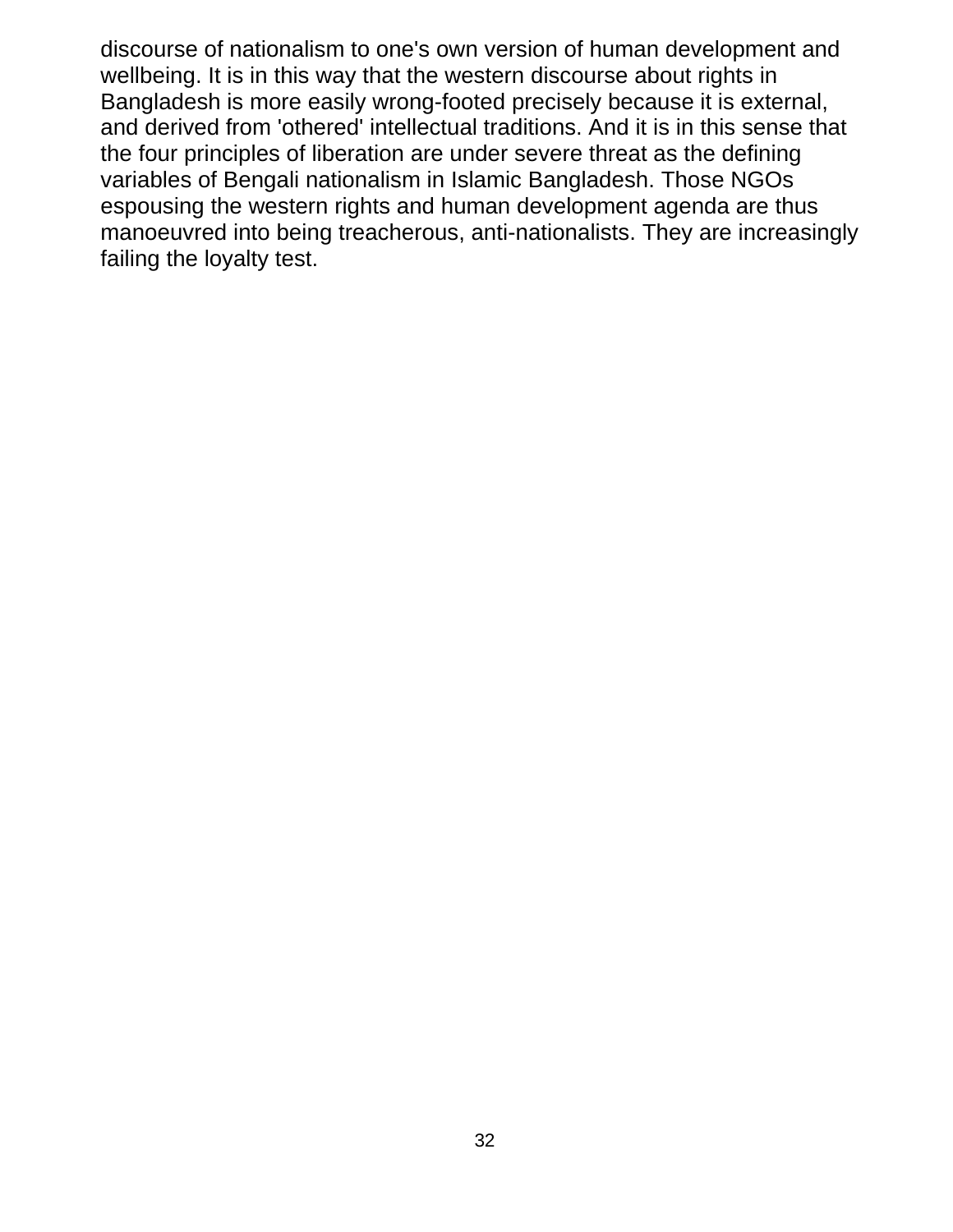### **References**

- Brenner, R. (1977), 'The Origins of Capitalist Development: a Critique of neo-Smithian Marxism', *New Left Review* July/August, 24-92.
- Chambers R. (1983), *Rural Development: Putting the Last First* London, Lagos and New York: Longman
- Dalrymple, W. (2006), *The Last Mughal: the Fall of a Dynasty, Delhi 1857*, London: Bloomsbury.
- Devine, J. (1999), *One Foot in Each Boat. The Macro Politics and Micro Sociology of NGO's in Bangladesh*, University of Bath.
- Freire, P. (1970), *Pedagogy of the Oppressed*, New York: Seabury Press.
- Gough, I., Wood, G., Barrientos, A., Bevan, P., Davis, P. and Room, G. (2004), *Insecurity and Welfare Regimes in Asia, Africa and Latin America: Social Policy in Development Contexts*, Cambridge: Cambridge University Press.
- Human Development Report (2000), *Human Rights and Human Development*, New York: UNDP.
- Huq, A. (ed) (1976), *Exploitation and the Rural Poor*, BARD: Comilla.
- Khan, I. A. (2000), *The Struggle for Survival: Networks and Relationships in a Bangladesh Slum*, University of Bath.
- Lifschultz, L. (1979), *Bangladesh: The Unfinished Revolution*, London: Zed Press.
- Long N. (1992) 'From Paradigm Lost to Paradigm Regained: The Case for an Actor-Oriented Sociology of Development' in Long, N. and Long, A. (Eds) *Battlefields of Knowledge: The Interlocking of Theory and Practice in Social Research and Development* London and New York: Routledge
- Mesbahuddin, T. (2007), *The Intermestic Development Circle and the Usefulness of a Civil Society Concept in Non-Western Contexts: The Case of Bangladesh*, University of Bath.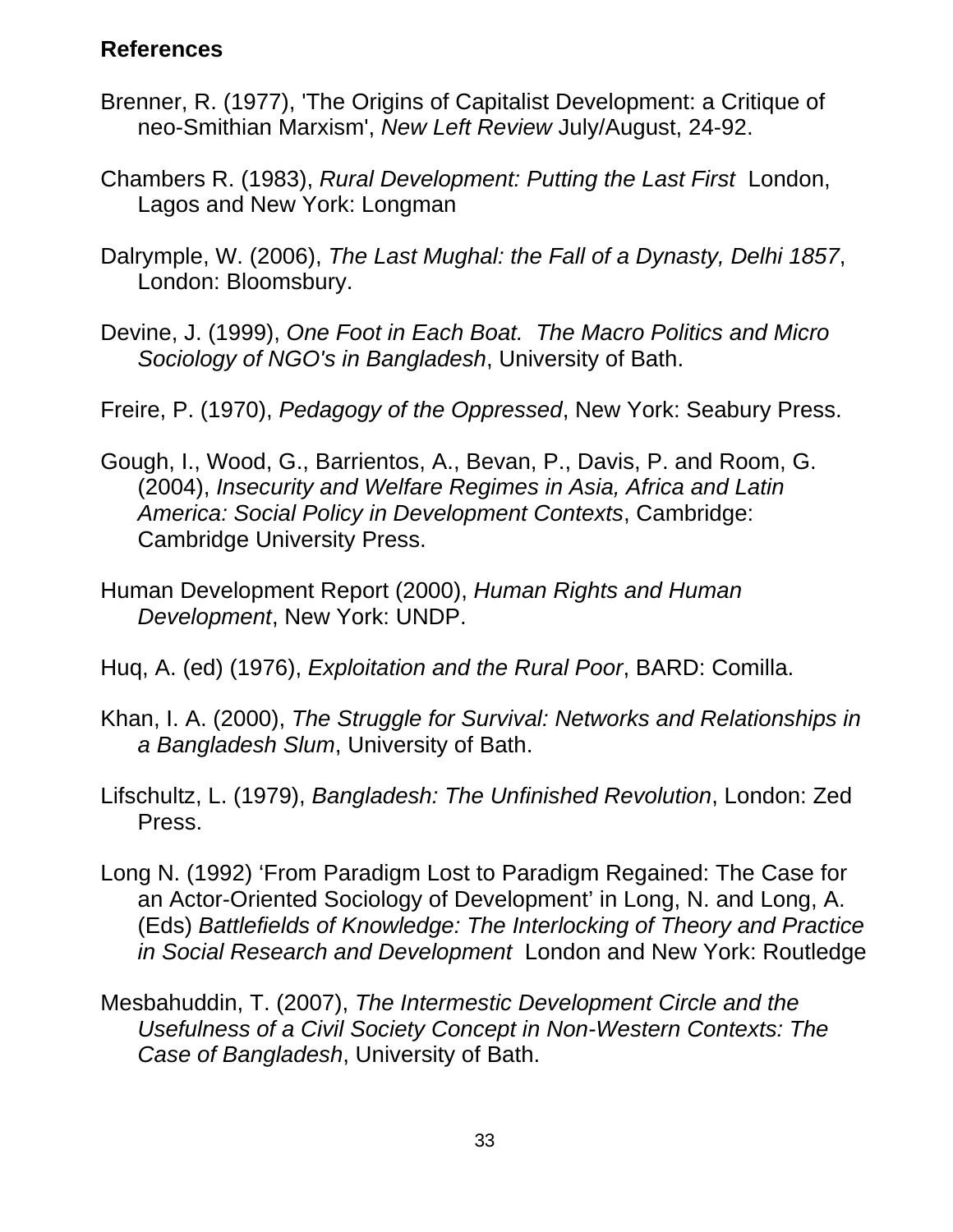- Scoones I. & J.Thompson (Eds) (1994) *Beyond Farmer First: Rural People's Knowledge, Agricultural Research and Extension Practice* London: Intermediate Technology Publications
- Wood, G. D. (1981), 'Rural Class Formation in Bangladesh 1940-80', *Bulletin of Concerned Asian Scholars* 13 (4), 2-17.
- Wood, G. D. (1985), 'Targets Strike Back', in Wood, G. D. *Labelling in Development Policy,* London: Sage.
- Wood, G. D. (1988), 'Plunder Without Danger: Avoiding Responsibility in Rural Works Administration in Bangladesh', *IDS Bulletin* October, 57-63.
- Wood G.D. (1994) *Bangladesh: Whose Ideas, Whose Interests?* London: Intermediate Technology Publications
- Wood, G. D. (2001), 'Desperately Seeking Security', *Journal of International Development* 13 (5), 523-534.
- Wood, G. D. (2003), 'Staying Secure, Staying Poor: The Faustian Bargain', *World Development* 31 (3), 455-473.
- Wood, G. D. (2006), *Clash of Civilisations, Clash of Barbarisms*, Bath United Nations Association.
- Wood, G. D. (2007 a), 'Using security to indicate wellbeing', in Gough, I. and McGregor, J. A. *Researching Wellbeing,* Cambridge: Cambridge University Press.
- Wood, G. D. (2007 b), 'Labels, Welfare Regimes and Intermediation: Contesting Formal Power', in Eyben, R. and Moncrieffe, J. *The Power of Labelling,* London: Earthscan.
- Wood, G. D. and Sharif, I. (1997), *Who Needs Credit? Poverty and Finance in Bangladesh*, London: UPL, Dhaka and Zed Press.
- Wood, G. D. and Sharif, I. (2001), *Second Generation Microfinance: Supervision, Regulation and New Challenges*, Dhaka: UPL.
- Wood, G. D. and Gough, I. (2006), 'A Comparative Welfare Regime Approach to Global Social Policy', *World Development* 34 (10), 1696- 1712.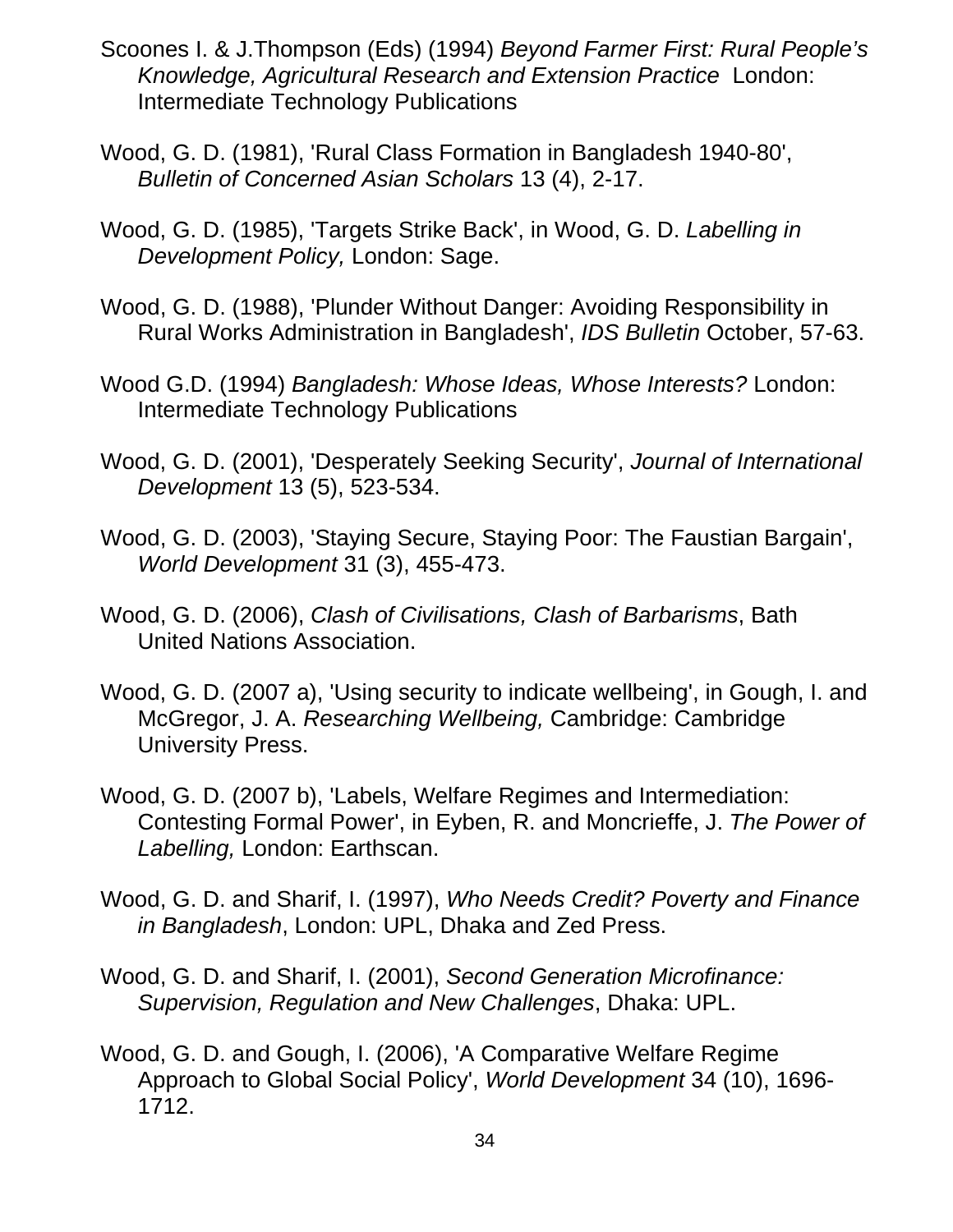#### **List of WeD Working Papers**

WeD 01 'Lists and Thresholds: Comparing the Doyal-Gough Theory of Human Need with Nussbaum's Capabilities Approach' by Ian Gough (March 2003)

http://www.welldev.org.uk/research/workingpaperpdf/wed01.pdf

WeD 02 'Research on Well-Being: Some Advice from Jeremy Bentham' by David Collard (May 2003) http://www.welldev.org.uk/research/workingpaperpdf/wed02.pdf

WeD 03 'Theorising the Links between Social and Economic Development: The Sigma Economy Model of Adolfo Figueroa' by James Copestake (September 2003) http://www.welldev.org.uk/research/workingpaperpdf/wed03.pdf

WeD 04 'Discursive Repertoires and the Negotiation of Well-being: Reflections on the WeD Frameworks' by Hartley Dean (September 2003) http://www.welldev.org.uk/research/workingpaperpdf/wed04.pdf

WeD 05 'Poverty Studies in Peru: Towards a more Inclusive Study of Exclusion' by Teofilo Altamirano, James Copestake, Adolfo Figueroa and Katie Wright (December 2003) http://www.welldev.org.uk/research/workingpaperpdf/wed05.pdf

WeD 06 'Exploring the Structured Dynamics of Chronic Poverty: A Sociological Approach' by Philippa Bevan (May 2004) http://www.welldev.org.uk/research/workingpaperpdf/wed06.pdf

WeD 07 'Administrative Allocation, Lease Markets and Inequality in Land in Rural Ethiopia: 1995-97' by Bereket Kebede (July 2004) http://www.welldev.org.uk/research/workingpaperpdf/wed07.pdf

WeD 08 'Participatory Approaches and the Measurement of Well-being' by Sarah White and Jethro Pettit (August 2004) http://www.welldev.org.uk/research/workingpaperpdf/wed08.pdf

WeD 09 'Subjective and Objective Well-Being In Relation To Economic Inputs: Puzzles and Responses' by Des Gasper (October 2004) http://www.welldev.org.uk/research/workingpaperpdf/wed09.pdf

WeD 10 'Happiness and the Sad Topics of Anthropology' by Neil Thin (May 2005)

http://www.welldev.org.uk/research/workingpaperpdf/wed10.pdf

WeD 11 'Exploring the Quality of Life of People in North Eastern and Southern Thailand' by Darunee Jongudomkarn and Laura Camfield (August 2005)

http://www.welldev.org.uk/research/workingpaperpdf/wed11.pdf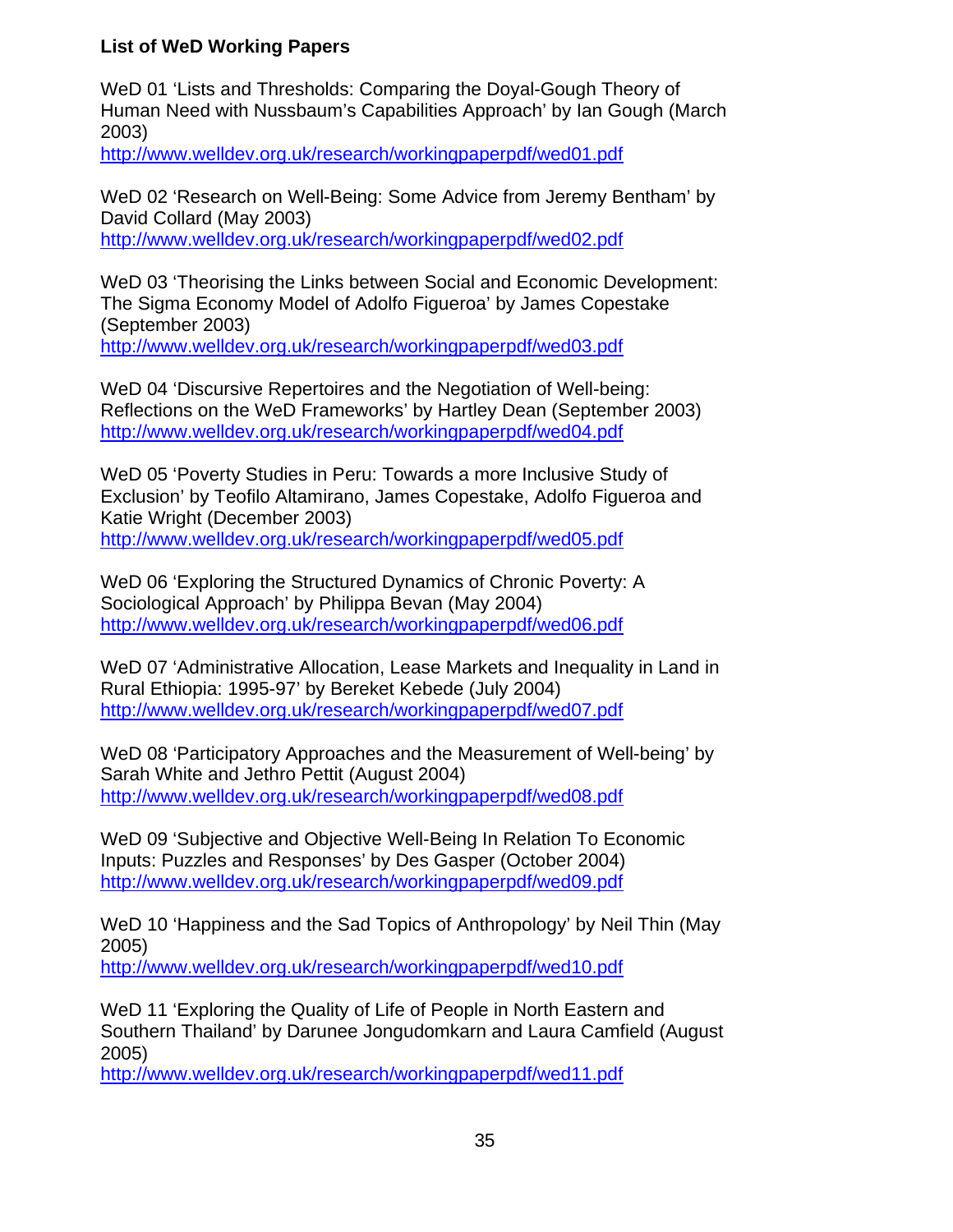WeD 12 'Sen and the art of quality of life maintenance: towards a working definition of quality of life' by Danny Ruta, Laura Camfield, Cam Donaldson, (January 2006)

http://www.welldev.org.uk/research/workingpaperpdf/wed12.pdf

WeD 13 'Autonomy or Dependence – or Both? Perspectives from Bangladesh.' By Joe Devine, Laura Camfield, and Ian Gough (January 2006)

http://www.welldev.org.uk/research/workingpaperpdf/wed13.pdf

WeD 14 'Relationships, Happiness and Wellbeing: Insights from Bangladesh' by Laura Camfield, Kaneta Choudhury, and Joe Devine (March 2006)

http://www.welldev.org.uk/research/workingpaperpdf/wed14.pdf

WeD 15 'The Cultural Construction of Wellbeing: Seeking Healing in Bangladesh' by Sarah White (March 2006) http://www.welldev.org.uk/research/workingpaperpdf/wed15.pdf

WeD 16 'Exploring the relationship between happiness, objective and subjective well-being: Evidence from rural Thailand' by Mònica Guillén Royo and Jackeline Velazco (March 2006) http://www.welldev.org.uk/research/workingpaperpdf/wed16.pdf

WeD 17 'Measuring wealth across seven Thai communities' by Richard Clarke (April 2006) http://www.welldev.org.uk/research/workingpaperpdf/wed17.pdf

WeD 18 'Public Goods, Global Public Goods and the Common Good' by Séverine Deneulin and Nicholas Townsend (September 2006) http://www.welldev.org.uk/research/workingpaperpdf/wed18.pdf

WeD 19 'Theorising wellbeing in international development' by Ian Gough, J.Allister McGregor and Laura Camfield (September 2006) http://www.welldev.org.uk/research/workingpaperpdf/wed19.pdf

WeD 20 'Researching wellbeing: From concepts to methodology' by J. Allister McGregor (September 2006) http://www.welldev.org.uk/research/workingpaperpdf/wed20.pdf

WeD 21 'Multiple Dimensions of Social Assistance: The Case Of Peru's 'Glass of Milk' Programme' by James Copestake (September 2006) http://www.welldev.org.uk/research/workingpaperpdf/wed21.pdf

WeD 22 'Using Security To Indicate Wellbeing 'by Geof Wood (October 2006)

http://www.welldev.org.uk/research/workingpaperpdf/wed22.pdf

WeD 23 'Wellbeing, Livelihoods and Resources in Social Practice ' by Sarah White and Mark Ellison (October 2006) http://www.welldev.org.uk/research/workingpaperpdf/wed23.pdf